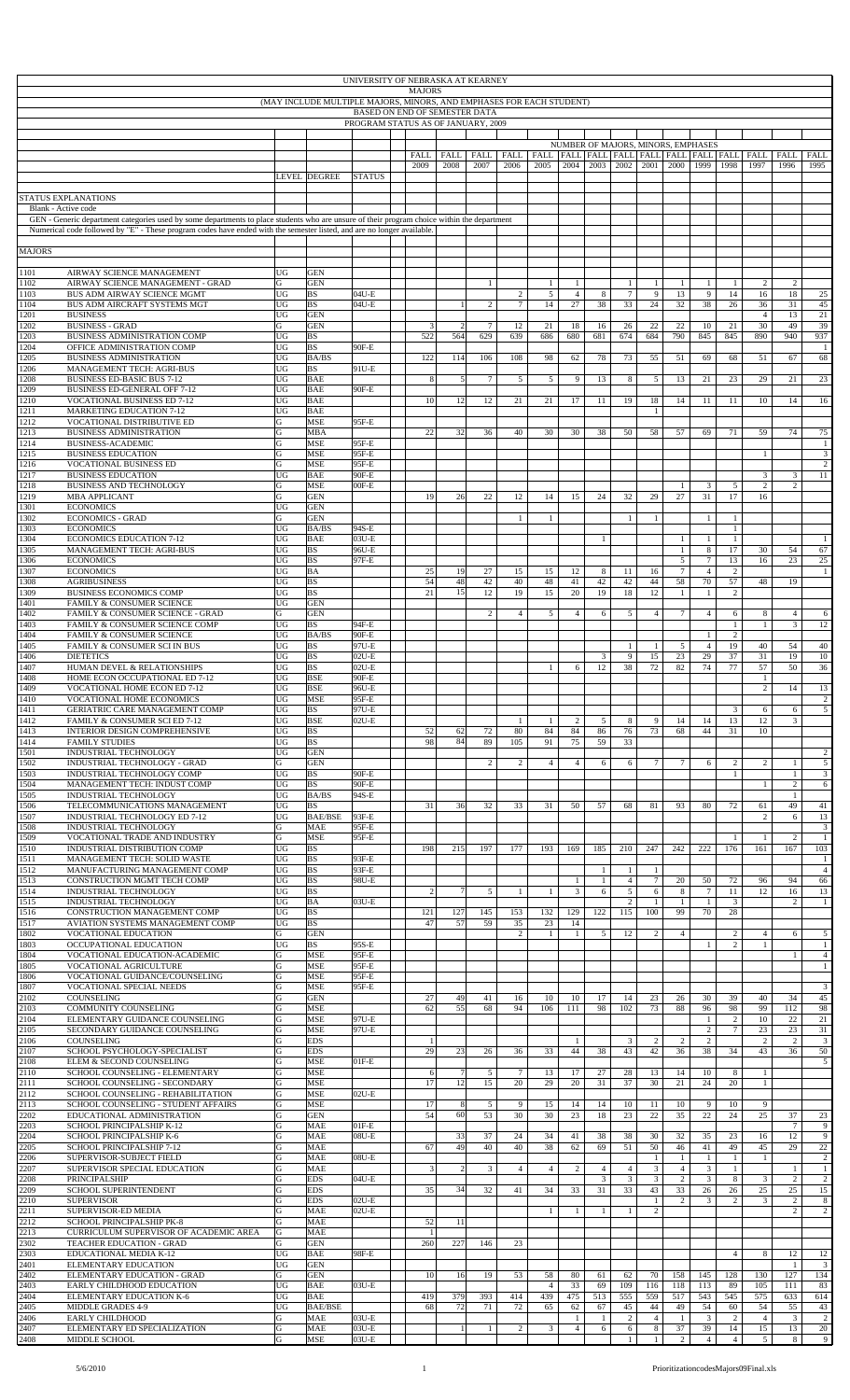| UNIVERSITY OF NEBRASKA AT KEARNEY<br><b>MAJORS</b><br>(MAY INCLUDE MULTIPLE MAJORS, MINORS, AND EMPHASES FOR EACH STUDENT)<br>BASED ON END OF SEMESTER DATA |                                                                    |          |                          |                    |  |                    |                      |                      |                      |                                |                                    |                                |                     |                      |                                  |                                |                                  |                                                                      |                      |                                  |
|-------------------------------------------------------------------------------------------------------------------------------------------------------------|--------------------------------------------------------------------|----------|--------------------------|--------------------|--|--------------------|----------------------|----------------------|----------------------|--------------------------------|------------------------------------|--------------------------------|---------------------|----------------------|----------------------------------|--------------------------------|----------------------------------|----------------------------------------------------------------------|----------------------|----------------------------------|
|                                                                                                                                                             | PROGRAM STATUS AS OF JANUARY, 2009                                 |          |                          |                    |  |                    |                      |                      |                      |                                |                                    |                                |                     |                      |                                  |                                |                                  |                                                                      |                      |                                  |
|                                                                                                                                                             |                                                                    |          |                          |                    |  |                    |                      |                      |                      |                                |                                    |                                |                     |                      |                                  |                                |                                  |                                                                      |                      |                                  |
|                                                                                                                                                             |                                                                    |          |                          |                    |  |                    |                      |                      |                      |                                | NUMBER OF MAJORS, MINORS, EMPHASES |                                |                     |                      |                                  |                                |                                  |                                                                      |                      |                                  |
|                                                                                                                                                             |                                                                    |          |                          |                    |  | FALL               | <b>FALL</b><br>2008  | FALL FALL<br>2007    | 2006                 | 2005                           | 2004                               | 2003                           |                     | 2002 2001            | 2000                             | 1999                           | 1998                             | FALL   FALL   FALL   FALL   FALL   FALL   FALL   FALL   FALL<br>1997 | 1996                 | FALL                             |
|                                                                                                                                                             |                                                                    |          | LEVEL DEGREE             | <b>STATUS</b>      |  | 2009               |                      |                      |                      |                                |                                    |                                |                     |                      |                                  |                                |                                  |                                                                      |                      | 1995                             |
| 2409                                                                                                                                                        | ELEMENTARY ED READING K-12                                         | G        | <b>MAE</b>               | $08U-E$            |  |                    | 61                   | 58                   | 37                   | 12                             | 15                                 |                                | $\overline{c}$      | $\overline{4}$       | 3                                | $\tau$                         | 5                                | $\overline{4}$                                                       | 5                    | 2                                |
| 2410<br>2411                                                                                                                                                | ELEMENTARY ED READING K-6<br>ELEMENTARY ED READING 7-12            | G<br>G   | <b>MAE</b><br><b>MAE</b> | $05U-E$<br>$05U-E$ |  |                    |                      |                      |                      |                                | 5                                  | 29                             | 35<br>5             | 17<br>3              | 11<br>$\overline{2}$             | 12<br>$\mathbf{1}$             | 10<br>$\overline{c}$             | $\tau$<br>1                                                          | 18<br>$\mathbf{1}$   | 11                               |
| 2412                                                                                                                                                        | EARLY CHILDHOOD UNIFIED                                            | UG       | <b>BAE</b>               |                    |  | 131                | 128                  | 119                  | 119                  | 92                             | 69                                 | 40                             |                     |                      |                                  |                                |                                  |                                                                      |                      |                                  |
| 2413<br>2501                                                                                                                                                | <b>READING PK-12</b><br>PHYSICAL EDUCATION                         | GR<br>UG | <b>MAE</b><br><b>GEN</b> |                    |  | 67                 | 5                    |                      |                      |                                |                                    |                                |                     |                      |                                  |                                |                                  |                                                                      |                      | 1                                |
| 2502<br>2503                                                                                                                                                | PHYSICAL EDUCATION - GRAD<br><b>HEALTH EDUCATION 7-12</b>          | G<br>UG  | <b>GEN</b><br><b>BAE</b> |                    |  | 12<br>11           | 16<br>12             | 10<br>$\tau$         | 11<br>6              | 9<br>$\overline{4}$            | 9<br>$\overline{2}$                | 8<br>9                         | 9<br>8              | 8<br>$7\phantom{.0}$ | $\overline{7}$<br>9              | 10<br>9                        | 8<br>10                          | 11<br>18                                                             | 6<br>10              | 5<br>12                          |
| 2504<br>2505                                                                                                                                                | HEALTH & PHYSICAL ED K-12<br>PHYSICAL EDUCATION K-6                | UG<br>UG | <b>BAE</b><br><b>BAE</b> |                    |  | 102<br>$\mathbf Q$ | 78<br>$\overline{7}$ | 68<br>6              | 71<br>9              | 77<br>14                       | 75<br>20                           | 76<br>35                       | 71<br>42            | 69<br>35             | 72<br>28                         | 73<br>24                       | 74<br>39                         | 73<br>46                                                             | 63<br>44             | 58<br>35                         |
| 2506                                                                                                                                                        | PHYSICAL EDUCATION 7-12                                            | UG       | <b>BAE</b>               |                    |  | 42                 | 27                   | 28                   | 35                   | 42                             | 54                                 | 60                             | 51                  | 52                   | 52                               | 55                             | 56                               | 68                                                                   | 71                   | 64                               |
| 2507<br>2508                                                                                                                                                | PHYSICAL EDUCATION-ACADEMIC<br>PHYSICAL ED MASTER TEACHER          | G<br>G   | <b>MAE</b><br><b>MAE</b> | 93F-E              |  | 5 <sub>l</sub>     | 3                    | 6                    | 13                   | 14                             | 9                                  | 10                             | 9                   | 8                    | 5                                | 3                              | 10                               | 14                                                                   | 9                    | 10                               |
| 2509<br>2510                                                                                                                                                | PHYSICAL ED EXERCISE SCIENCE<br>ADAPTED PHYSICAL EDUCATION         | G<br>G   | <b>MAE</b><br><b>MAE</b> | $02U-E$            |  |                    | 5                    | 6                    | 6                    | $\overline{7}$                 | $\sqrt{5}$                         | 9                              | $\tau$<br>1         | 9<br>-1              | 10                               | 10<br>$\mathbf{1}$             | $\tau$<br>$\mathbf{1}$           | $\tau$<br>$\mathfrak{Z}$                                             | 8<br>5               | $\overline{7}$<br>$\overline{4}$ |
| 2511<br>2512                                                                                                                                                | SUPERVISOR PHYSICAL EDUCATION<br>PHYSICAL EDUCATION                | G<br>G   | MAE<br><b>MAE</b>        | 04U-E              |  | 11                 | 8                    | 11                   | 10                   | 5                              | 8                                  | 11                             | 10                  | $\mathbf{1}$<br>8    | 8                                | $\mathbf{1}$<br>$\tau$         | $\mathbf{1}$<br>$\overline{7}$   | $\mathbf{1}$<br>9                                                    | 3                    | $\overline{4}$<br>$\overline{4}$ |
| 2513<br>2514                                                                                                                                                | PHYSICAL EDUCATION COMP.<br>SPORTS ADMINISTRATION COMP             | UG<br>UG | <b>BS</b><br><b>BS</b>   |                    |  | 10<br>32           | 11                   | 11<br>39             | 11                   | 6                              | $\tau$<br>35                       | 8                              | 5                   | 3                    | 7<br>37                          | $\tau$<br>34                   | 8<br>32                          | 9<br>23                                                              | 14<br>20             | 6<br>19                          |
| 2515                                                                                                                                                        | SPORTS ADMINISTRATION                                              | UG       | <b>BS</b>                |                    |  | 73                 | 35<br>68             | 65                   | 40<br>63             | 39<br>45                       | 44                                 | 29<br>28                       | 36<br>32            | 50<br>21             | 28                               | 23                             | 22                               | 21                                                                   | 27                   | 18                               |
| 2516<br>2517                                                                                                                                                | PHYSICAL EDUCATION<br>PHYSICAL ED - THESIS OPTION                  | UG<br>G  | <b>BS</b><br><b>MAE</b>  | $01U-E$<br>97S-E   |  |                    |                      |                      |                      |                                |                                    |                                | 2                   | 1                    | -1                               | $\sqrt{2}$                     | 3                                | $\overline{c}$                                                       | 3                    |                                  |
| 2601<br>2602                                                                                                                                                | <b>RECREATION</b><br><b>RECREATION - GRAD</b>                      | UG<br>G  | <b>GEN</b><br><b>GEN</b> |                    |  |                    |                      |                      |                      |                                |                                    |                                |                     | -1                   | $\mathbf{1}$                     |                                | 2                                |                                                                      | $\overline{2}$       | $\mathbf{1}$<br>1                |
| 2603                                                                                                                                                        | RECREATION LEADERSHIP COMP                                         | UG       | <b>BS</b>                | 96U-E              |  |                    |                      |                      |                      |                                |                                    |                                |                     |                      |                                  | $\overline{c}$                 | $\overline{4}$                   | 6                                                                    | 16                   | 23                               |
| 2604<br>2605                                                                                                                                                | FITNESS & LEISURE MGT COMP<br>RECREATION LEADERSHIP                | UG<br>UG | <b>BS</b><br><b>BS</b>   | 98F-E<br>96U-E     |  |                    |                      |                      |                      |                                |                                    |                                |                     | $\mathbf{3}$         | 10                               | 39                             | 82                               | $80\,$<br>$\sqrt{2}$                                                 | 74<br>3              | 73<br>2                          |
| 2606<br>2607                                                                                                                                                | TRAVEL/TOURISM COMPREHENSIVE<br>RECREATION AND PARK MANAGEMENT     | UG<br>UG | <b>BS</b><br><b>BS</b>   | $00F-E$<br>$00F-E$ |  |                    |                      | $\mathbf{1}$         | $\mathbf{1}$         |                                | $\overline{c}$                     | $\mathbf{3}$<br>$\overline{4}$ | 15<br>5             | 29<br>$\overline{4}$ | 36<br>6                          | 48<br>6                        | 51<br>5                          | 49<br>8                                                              | 57<br>2              | 61                               |
| 2608<br>2609                                                                                                                                                | RECREATION AND PARK MGT-COMP<br><b>EXERCISE SCIENCE</b>            | UG<br>UG | <b>BS</b><br><b>BS</b>   | 06U-E<br>$08U-E$   |  | 3<br>44            | 11<br>76             | 24<br>120            | 48<br>143            | 66<br>136                      | 63<br>129                          | 45<br>127                      | 43<br>100           | 31<br>94             | 28<br>64                         | 33<br>38                       | 40                               | 22                                                                   | $\overline{7}$       |                                  |
| 2610<br>2611                                                                                                                                                | RECREATION MANAGEMENT<br><b>EXERCISE SCIENCE</b>                   | UG<br>UG | <b>BS</b><br><b>BS</b>   |                    |  | 120                | 13<br>108            | 14<br>86             | 19<br>$81\,$         | 12<br>72                       | 10<br>53                           | $\overline{4}$                 | $\overline{c}$      | 1                    |                                  |                                |                                  |                                                                      |                      |                                  |
| 2612                                                                                                                                                        | RECREATION, PARK & TOURISM MGT COMP                                | UG       | <b>BS</b>                |                    |  | 57                 | 51                   | 32                   | 12                   |                                |                                    |                                |                     |                      |                                  |                                |                                  |                                                                      |                      |                                  |
| 2613<br>2614                                                                                                                                                | EXERCISE SCIENCE FITNESS & WELLNESS COMP<br>ATHLETIC TRAINING COMP | UG<br>UG | <b>BS</b><br><b>BS</b>   |                    |  | 27<br>35           | 14<br>21             |                      |                      |                                |                                    |                                |                     |                      |                                  |                                |                                  |                                                                      |                      |                                  |
| 2703<br>2704                                                                                                                                                | EDUCATIONAL TECHNOLOGY<br><b>CURRICULUM &amp; INSTRUCTION</b>      | G<br>G   | <b>MSE</b><br><b>MAE</b> | 94F-E              |  | 100                | 87                   | 71                   | 91                   | 56                             | 58                                 | 53                             | 45                  | 50                   | 31                               | 42                             | 3                                | 7                                                                    | 2<br>13              | 5                                |
| 2705<br>2801                                                                                                                                                | <b>INSTRUCTIONAL TECHNOLOGY</b><br>SPECIAL EDUCATION               | G<br>UG  | <b>MSE</b><br><b>GEN</b> |                    |  | 93                 | 82                   | 81                   | 83                   | 82                             | 77                                 | 69                             | 67                  | 60                   | 44                               | 37                             | 32                               | 32                                                                   | 25                   | 21<br>-1                         |
| 2802                                                                                                                                                        | SPECIAL EDUCATION - GRAD                                           | G        | <b>GEN</b>               |                    |  | 3                  |                      | 11                   | 16                   | 29                             | 22                                 | 35                             | 36                  | 35                   | 61                               | 33                             | 46                               | 48                                                                   | 44                   | 49                               |
| 2803<br>2804                                                                                                                                                | MILD/MODERATE HANDICAP K-12 FIELD<br>MILD/MODERATE HANDICAP K-6    | UG<br>UG | <b>BAE</b><br><b>BAE</b> | 97U-E<br>$03U-E$   |  |                    |                      |                      | 2                    | 3                              | 33                                 | 62                             | 105                 | 2<br>96              | 3<br>101                         | 12<br>106                      | 19<br>109                        | 29<br>120                                                            | 58<br>121            | 57<br>104                        |
| 2805<br>2806                                                                                                                                                | MILD/MODERATE HANDICAP 7-12<br>EARLY CHILDHOOD/SPECIAL ED          | UG<br>UG | <b>BAE</b><br><b>BAE</b> | 03U-E<br>03U-E     |  |                    |                      |                      | 2                    | 3<br>$\mathbf{1}$              | $\tau$<br>$\tau$                   | 13<br>10                       | 24<br>16            | 15<br>25             | 9<br>25                          | 9<br>20                        | 8<br>25                          | 10<br>19                                                             | 5<br>25              | 6<br>20                          |
| 2807<br>2808                                                                                                                                                | SEVERE/MULTI-HAND PRE-12<br>SP ED-BEHAVIORALLY IMPAIRED            | UG<br>G  | <b>BAE</b><br><b>MAE</b> | 92F-E<br>03U-E     |  |                    |                      |                      |                      |                                | $\mathbf{1}$                       |                                | 2                   | $\overline{2}$       |                                  | $\overline{3}$                 | 2                                | 5                                                                    | 5                    | $\mathbf{1}$<br>$\overline{4}$   |
| 2809                                                                                                                                                        | SP ED-EARLY CHILDHOOD                                              | G        | MAE                      | 03U-E              |  |                    |                      |                      |                      |                                | -1                                 | 2                              | 2                   | 2                    | $\mathbf{1}$                     |                                | 6                                | 8                                                                    | 5                    |                                  |
| 2810<br>2811                                                                                                                                                | SP ED-GIFTED AND TALENTED<br>SP ED-LEARNING DISABILITIES           | G<br>G   | MAE<br>MAE               | 03U-E<br>03U-E     |  |                    |                      |                      | $\mathbf{1}$         |                                | $\overline{c}$<br>$\mathfrak{Z}$   | 6<br>6                         | $\overline{3}$<br>8 | 3<br>6               | 4<br>3                           | 3<br>3                         | 6<br>8                           | 5<br>6                                                               | 8                    | $\overline{c}$<br>$\overline{7}$ |
| 2812<br>2813                                                                                                                                                | SP ED-MILD/MODERATE<br>SP ED-SEVERE/MULTI-HAND                     | G<br>G   | <b>MAE</b><br>MAE        | 03U-E<br>93S-E     |  |                    |                      | $\mathbf{1}$         |                      |                                | $\mathbf{1}$                       | 3                              | $\tau$              | $\overline{4}$       | $\overline{c}$                   | 6                              | $\overline{7}$                   | 8                                                                    | 5                    | 5                                |
| 2814<br>2815                                                                                                                                                | MENTAL RETARDATION<br>MILD/MODERATE HANDICAP K-12 SUBJECT          | G<br>UG  | <b>MAE</b><br><b>BAE</b> | $01F-E$<br>98U-E   |  |                    |                      |                      |                      |                                |                                    |                                |                     |                      | 3                                | 3                              | 9                                | 7                                                                    |                      |                                  |
| 2816                                                                                                                                                        | SPECIAL EDUCATION                                                  | G        | <b>MAE</b>               |                    |  | 60                 | 48                   | 35                   | 34                   | 32                             | 18                                 | 15                             |                     |                      |                                  |                                |                                  |                                                                      |                      |                                  |
| 2817<br>2818                                                                                                                                                | MILD/MODERATE K-6 FIELD<br>MILD/MODERATE 7-12 FIELD                | UG<br>UG | <b>BAE</b><br><b>BAE</b> |                    |  | 85<br>32           | 74<br>25             | 76<br>23             | 91<br>19             | 101<br>17                      | 79<br>15                           | 59<br>13                       |                     |                      |                                  |                                |                                  |                                                                      |                      |                                  |
| 2902<br>2903                                                                                                                                                | COMMUNICATION DISORDERS - GRAD<br>COMMUNICATION DISORDERS COMP     | G<br>UG  | <b>GEN</b><br><b>BSE</b> |                    |  | 5<br>61            | 5<br>61              | $\mathfrak{S}$<br>52 | $\overline{c}$<br>54 | 56                             | 57                                 | 46                             | 46                  | 48                   | 55                               | 70                             | 65                               | 74                                                                   | 83                   | 95                               |
| 2904<br>3101                                                                                                                                                | SPEECH/LANGUAGE PATHOLOGY<br>ART                                   | G<br>UG  | <b>MSE</b><br><b>GEN</b> |                    |  | 29                 | 27                   | 27                   | 31                   | 28                             | 26                                 | 27                             | 23                  | 31                   | 27                               | 21                             | 26                               | 26                                                                   | 33                   | 31<br>$\overline{1}$             |
| 3102                                                                                                                                                        | ART - GRAD                                                         | G        | <b>GEN</b>               |                    |  | 11                 | 5                    | 9                    | 5                    | 16                             | 9                                  | 8                              | 9                   | 18                   | 10                               | 13                             | 21                               | 14                                                                   | 16                   | 14                               |
| 3103<br>3104                                                                                                                                                | ART COMPREHENSIVE<br>COMMERCIAL ART COMPREHENSIVE                  | UG<br>UG | BA<br><b>BFA</b>         | 90F-E<br>96U-E     |  |                    |                      |                      |                      |                                |                                    |                                |                     | 3                    | 6                                | 18                             | 41                               | 72                                                                   | 128                  | 126                              |
| 3105<br>3106                                                                                                                                                | <b>STUDIO ART</b><br><b>ART HISTORY</b>                            | UG<br>UG | BA<br>$\rm BA$           |                    |  | 20<br>3            | 20<br>3              | 16<br>$\mathbf{3}$   | 11<br>$\overline{c}$ | 15<br>5                        | 14<br>5                            | 15<br>$\overline{4}$           | 18<br>$\mathbf{3}$  | 11<br>2              | $\tau$<br>$\tau$                 | $\tau$<br>5                    | 10<br>8                          | $\tau$<br>5                                                          | -5<br>5              | 9<br>$\sqrt{3}$                  |
| 3107<br>3108                                                                                                                                                | <b>ART EDUCATION K-12</b><br><b>ART-ACADEMIC</b>                   | UG<br>G  | <b>BAE</b><br><b>MAE</b> | 98F-E              |  | 33                 | 28                   | 32<br>$\overline{c}$ | 37                   | 39                             | 37                                 | 39                             | 34                  | 33                   | 28                               | 36<br>$\mathbf{1}$             | 42<br>3                          | 40<br>5                                                              | 55<br>8              | 55<br>$\sqrt{5}$                 |
| 3109                                                                                                                                                        | <b>ART EDUCATION</b>                                               | G        | <b>MAE</b>               |                    |  | 25                 | $\overline{4}$       |                      |                      |                                |                                    | 6                              | 5                   | 9                    | 5                                | 6                              |                                  | 3                                                                    | 3                    | $\overline{c}$                   |
| 3110<br>3111                                                                                                                                                | COMPREHENSIVE STUDIO ART<br>VISUAL COMMUNICATIONS & DESIGN         | UG<br>UG | <b>BFA</b><br><b>BFA</b> |                    |  | 21<br>91           | 15<br>94             | 16<br>83             | 14<br>99             | 18<br>89                       | 18<br>102                          | 23<br>107                      | 18<br>103           | 23<br>135            | 21<br>126                        | 27<br>119                      | 23<br>82                         | 25<br>69                                                             | 24<br>$\overline{7}$ | 21                               |
| 3201<br>3202                                                                                                                                                | <b>BROADCASTING</b><br><b>BROADCASTING - GRAD</b>                  | UG<br>G  | <b>GEN</b><br><b>GEN</b> |                    |  |                    |                      |                      | 1                    | $\overline{1}$                 |                                    |                                |                     |                      |                                  |                                |                                  |                                                                      |                      |                                  |
| 3203<br>3204                                                                                                                                                | JOUR/MASS COMMUNICATIONS COMP<br><b>BROADCASTING</b>               | UG<br>UG | <b>BS</b><br>BA/BS       | 96U-E              |  | 36                 | 30                   | 28                   | 31                   | 25                             | 30                                 | 25                             | 21                  | 13                   |                                  | $\overline{2}$                 | 2                                | 6                                                                    | 13                   | 24                               |
| 3205                                                                                                                                                        | BROADCAST JOURNALISM                                               | UG       | BA/BS                    | 94S-E              |  |                    |                      |                      |                      |                                |                                    |                                |                     |                      |                                  |                                |                                  |                                                                      |                      |                                  |
| 3206<br>3207                                                                                                                                                | BROADCASTING - PRODUCTION<br>BROADCASTING - SALES MANAGEMENT       | UG<br>UG | BA/BS<br>BA/BS           | 94S-E<br>94S-E     |  |                    |                      |                      |                      |                                |                                    |                                |                     |                      |                                  |                                |                                  |                                                                      |                      |                                  |
| 3208<br>3209                                                                                                                                                | BROADCASTING: PRODUCTION EMPH<br>BROADCASTING: PRODUCTION EMPH     | UG<br>UG | <b>BS</b><br>BA          | 96U-E<br>96U-E     |  |                    |                      |                      |                      |                                |                                    |                                |                     | $\mathbf{1}$         |                                  | $\overline{c}$<br>$\mathbf{1}$ | $\overline{4}$<br>$\overline{c}$ | 11<br>$\overline{4}$                                                 | 16<br>$\overline{2}$ | 27                               |
| 3210<br>3211                                                                                                                                                | BROADCASTING: SALES MGMT EMPH<br>BROADCASTING: SALES MGMT EMPH     | UG<br>UG | <b>BS</b><br>BA          | 96U-E<br>96U-E     |  |                    |                      |                      |                      |                                |                                    |                                |                     |                      |                                  | $\mathbf{1}$                   | 5                                | $7\phantom{.0}$                                                      | 9                    | $\overline{4}$                   |
| 3212                                                                                                                                                        | <b>BROADCAST JOURNALISM</b>                                        | UG       | <b>BS</b>                | 96U-E              |  |                    |                      |                      |                      |                                |                                    |                                |                     |                      |                                  | 2                              | $\tau$                           | 14                                                                   | 19                   | 32<br>$\overline{2}$             |
| 3213<br>3215                                                                                                                                                | BROADCAST JOURNALISM<br>JOURN: MASS MEDIA                          | UG<br>UG | BA<br>BA/BS              | 96U-E              |  | 26                 | 24                   | 16                   | 26                   | 38                             | 44                                 | 44                             | 33                  | 25                   | 18                               | $\mathbf{1}$<br>19             | $\mathbf{1}$<br>21               | -1<br>14                                                             | 10                   |                                  |
| 3216<br>3217                                                                                                                                                | JOURN: BROADCAST SALES MGT<br>JOURN: BROADCAST JOURNALISM          | UG<br>UG | BA/BS<br>BA/BS           | $00F-E$<br>$00F-E$ |  |                    |                      |                      |                      |                                | $\mathbf{1}$                       | -1<br>$\overline{c}$           | $\overline{4}$<br>5 | 8<br>11              | 9<br>25                          | 7<br>26                        | 5<br>13                          | $\overline{c}$<br>16                                                 | 11                   |                                  |
| 3218<br>3301                                                                                                                                                | JOURN: BROADCAST PRODUCTION<br><b>ENGLISH</b>                      | UG<br>UG | BA/BS<br><b>GEN</b>      | $00F-E$            |  |                    |                      |                      |                      |                                |                                    |                                | $\overline{4}$      | $\overline{7}$       | 17                               | 12                             | 22                               | 11                                                                   | 8<br>-1              |                                  |
| 3302                                                                                                                                                        | <b>ENGLISH - GRAD</b>                                              | G        | <b>GEN</b>               |                    |  | 13                 | 12                   | 9<br>42              | $7\phantom{.0}$      | 11                             | 16                                 | 11                             | 15                  | 15                   | 11                               | 14                             | 7                                | 10                                                                   | 15                   | 13                               |
| 3303<br>3304                                                                                                                                                | <b>ENGLISH</b><br><b>ENGLISH LANGUAGE ARTS ED 7-12</b>             | UG<br>UG | BA<br><b>BAE</b>         | 04U-E              |  | 39                 | 35                   |                      | 30<br>3              | 37<br>8                        | 34<br>33                           | 26<br>20                       | 30<br>14            | 21<br>6              | 25                               | 43                             | 44                               | 35                                                                   | 39                   | 42<br>6                          |
| 3305<br>3306                                                                                                                                                | <b>ENGLISH EDUCATION 7-12</b><br>ENGLISH-ACADEMIC                  | UG<br>G  | <b>BAE</b><br><b>MAE</b> | 96U-E              |  | 44                 | 35                   | 32                   | 42                   | 43                             | 32                                 | 33                             | 35                  | 36<br>$\mathbf{1}$   | 42<br>$\mathbf{1}$               | 59                             | 69<br>$\overline{1}$             | 79<br>3                                                              | 92<br>9              | 83<br>$\tau$                     |
| 3307<br>3308                                                                                                                                                | <b>ENGLISH EDUCATION</b><br><b>ENGLISH</b>                         | G<br>G   | <b>MAE</b><br>MA         | 96U-E              |  | 14                 | 10                   | 12                   | 12                   | 16                             | 17                                 | 17                             | 10                  | 18                   | 13                               | 11                             | $7\phantom{.0}$                  | $\mathbf{1}$<br>$\tau$                                               | $\overline{4}$<br>3  | 3                                |
| 3309                                                                                                                                                        | <b>ENGLISH: WRITING EMPHASIS</b>                                   | UG       | $\rm BA$                 |                    |  | 7                  | 12                   | 19                   | 23                   | 28                             | 21                                 | 23                             | 17                  | 22                   | 20                               | 10                             | 2                                |                                                                      |                      |                                  |
| 3310<br>3311                                                                                                                                                | <b>LANGUAGE ARTS 7-12</b><br>WRITING                               | UG<br>G  | <b>BAE</b><br><b>MFA</b> |                    |  | 30<br>16           | 28<br>14             | 29<br>17             | 19<br>14             | 14<br>5                        |                                    |                                |                     |                      |                                  |                                |                                  |                                                                      |                      |                                  |
| 3401<br>3402                                                                                                                                                | <b>FOREIGN LANGUAGES</b><br>MODERN LANGUAGES - GRAD                | UG<br>G  | <b>GEN</b><br><b>GEN</b> |                    |  |                    |                      |                      | $\overline{4}$       | $\overline{3}$                 | $\overline{c}$                     | $\mathbf{1}$                   | $\overline{4}$      | 3                    | $\overline{4}$                   | $\overline{4}$                 | 8                                | 10                                                                   | $\tau$               | 5                                |
| 3403<br>3404                                                                                                                                                | TRANSLATION-INTERPRETATION<br>ENGLISH AS 2ND LANGUAGE              | UG<br>UG | BA<br><b>BAE</b>         | 94S-E              |  | 62                 | 55                   | 55                   | 65                   |                                | 57                                 | 49                             | 47                  | 40                   | 34                               | 35                             | 37                               | 28                                                                   | 31                   | 26                               |
| 3501                                                                                                                                                        | <b>FRENCH</b>                                                      | UG       | <b>GEN</b>               |                    |  |                    |                      |                      |                      | 65                             |                                    |                                |                     |                      |                                  |                                |                                  |                                                                      |                      |                                  |
| 3502<br>3503                                                                                                                                                | <b>FRENCH - GRAD</b><br><b>FRENCH</b>                              | G<br>UG  | <b>GEN</b><br>BA         |                    |  | $\overline{2}$     | 7 <sup>1</sup>       | 7 <sup>1</sup>       | $\overline{2}$       | $\mathbf{1}$<br>$\overline{4}$ | $\overline{3}$                     | $\mathbf{1}$<br>$\overline{c}$ | 2 <sup>1</sup>      | $\overline{4}$       | $\overline{4}$<br>$\overline{2}$ | $\overline{c}$<br>5            | $\overline{c}$<br>$\overline{3}$ | $4^{\circ}$                                                          | $\overline{2}$       | $\mathbf{1}$<br>$\overline{4}$   |
| 3504<br>3505                                                                                                                                                | <b>FRENCH EDUCATION 7-12</b><br><b>FRENCH EDUCATION</b>            | UG<br>G  | <b>BAE</b><br><b>MAE</b> |                    |  |                    | 3                    |                      |                      | $\overline{c}$                 | $\sqrt{3}$                         | $\mathfrak{Z}$                 | $\overline{4}$      | $\mathfrak{Z}$       | $\mathbf{3}$                     | $\overline{4}$                 | $\overline{4}$                   | $\sqrt{3}$                                                           | 3<br>$\mathbf{1}$    | 6<br>$\mathbf{1}$                |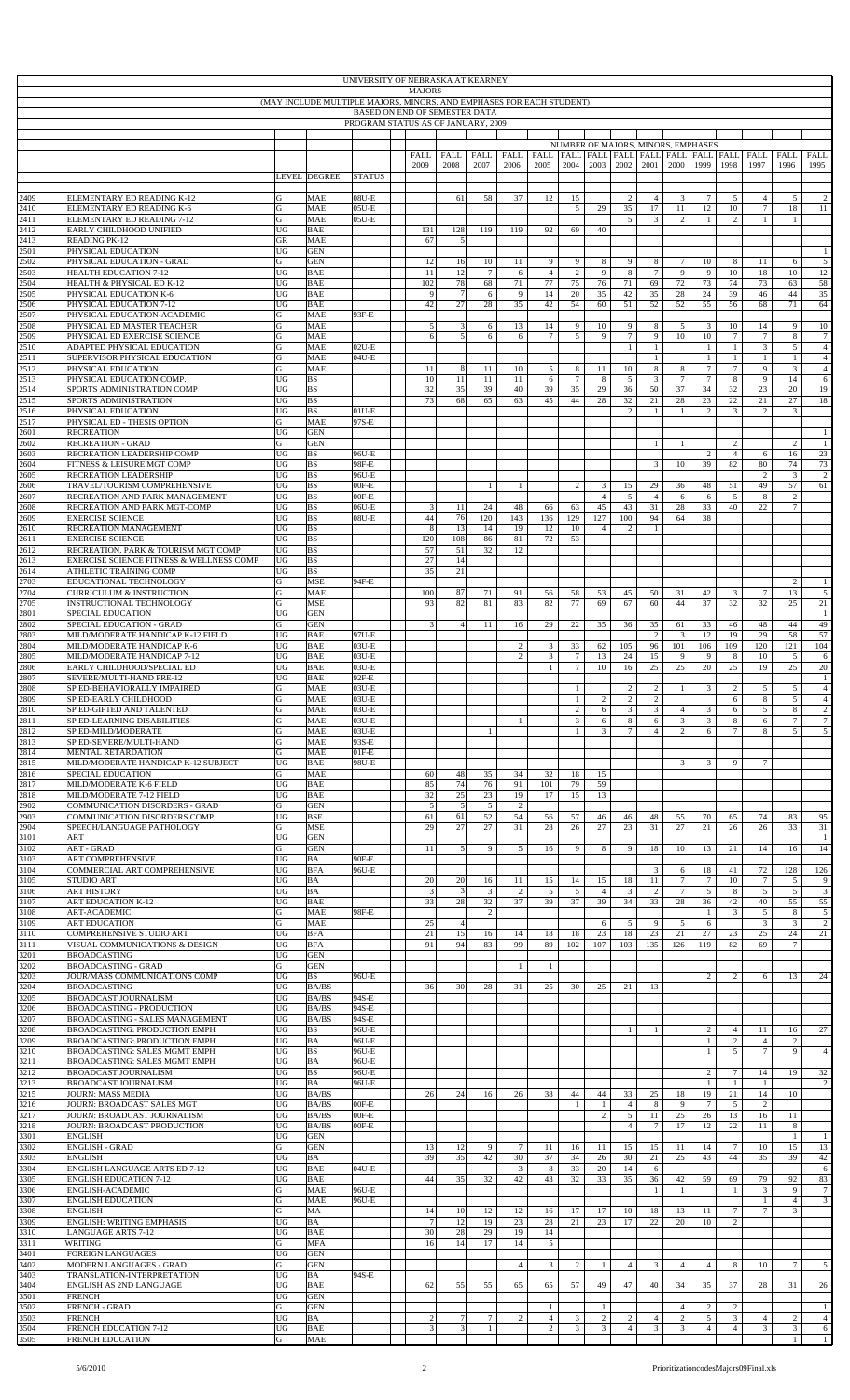|              | UNIVERSITY OF NEBRASKA AT KEARNEY<br><b>MAJORS</b><br>(MAY INCLUDE MULTIPLE MAJORS, MINORS, AND EMPHASES FOR EACH STUDENT)<br><b>BASED ON END OF SEMESTER DATA</b><br>PROGRAM STATUS AS OF JANUARY, 2009 |                   |                                  |                    |  |                                  |                                  |                      |                                |                                  |                      |                      |                     |                                    |                          |                                  |                                           |                                                                      |                                   |                                   |
|--------------|----------------------------------------------------------------------------------------------------------------------------------------------------------------------------------------------------------|-------------------|----------------------------------|--------------------|--|----------------------------------|----------------------------------|----------------------|--------------------------------|----------------------------------|----------------------|----------------------|---------------------|------------------------------------|--------------------------|----------------------------------|-------------------------------------------|----------------------------------------------------------------------|-----------------------------------|-----------------------------------|
|              |                                                                                                                                                                                                          |                   |                                  |                    |  |                                  |                                  |                      |                                |                                  |                      |                      |                     |                                    |                          |                                  |                                           |                                                                      |                                   |                                   |
|              |                                                                                                                                                                                                          |                   |                                  |                    |  |                                  |                                  |                      |                                |                                  |                      |                      |                     |                                    |                          |                                  |                                           |                                                                      |                                   |                                   |
|              |                                                                                                                                                                                                          |                   |                                  |                    |  |                                  |                                  |                      |                                |                                  |                      |                      |                     | NUMBER OF MAJORS, MINORS, EMPHASES |                          |                                  |                                           |                                                                      |                                   |                                   |
|              |                                                                                                                                                                                                          |                   |                                  |                    |  | FALL<br>2009                     | FALL<br>2008                     | FALL<br>2007         | FALL<br>2006                   | 2005                             | 2004                 | 2003                 |                     | 2002 2001                          | 2000                     | 1999                             | 1998                                      | FALL   FALL   FALL   FALL   FALL   FALL   FALL   FALL   FALL<br>1997 | FALL<br>1996                      | FALL<br>1995                      |
|              |                                                                                                                                                                                                          |                   | <b>LEVEL DEGREE</b>              | <b>STATUS</b>      |  |                                  |                                  |                      |                                |                                  |                      |                      |                     |                                    |                          |                                  |                                           |                                                                      |                                   |                                   |
| 3506         | TRANSLATION-INTERPRETATION: FRENCH                                                                                                                                                                       | UG                | BA                               |                    |  |                                  |                                  |                      | $\mathbf{1}$                   | $\mathbf{1}$                     |                      | 1                    | $\mathbf{1}$        | $\overline{4}$                     | $\mathfrak{Z}$           | 5                                | $\overline{4}$                            | 2                                                                    | $\overline{4}$                    | -1                                |
| 3601         | <b>GERMAN</b>                                                                                                                                                                                            | UG                | <b>GEN</b>                       |                    |  |                                  |                                  |                      |                                |                                  |                      |                      |                     |                                    |                          |                                  |                                           |                                                                      |                                   |                                   |
| 3602<br>3603 | <b>GERMAN - GRAD</b><br><b>GERMAN</b>                                                                                                                                                                    | G<br>UG           | <b>GEN</b><br>BA                 |                    |  | 5                                | $\overline{4}$                   | $\mathbf{1}$<br>10   | 9                              | 10                               | $\tau$               | $\overline{4}$       | -1<br>5             | $\mathbf{1}$<br>3                  | $\mathbf{1}$<br>5        | $\overline{4}$                   | $\mathbf{1}$<br>$\overline{4}$            | $\mathbf{1}$<br>$\overline{4}$                                       | $\mathbf{1}$<br>5                 | $\mathbf{1}$                      |
| 3604         | <b>GERMAN EDUCATION 7-12</b>                                                                                                                                                                             | UG                | <b>BAE</b>                       |                    |  | $\overline{c}$                   | 2 <sup>1</sup>                   | 1                    | $\mathfrak{Z}$                 | $\overline{c}$                   | $\overline{c}$       | $\overline{4}$       | 3                   | $\overline{c}$                     |                          | $\mathbf{1}$                     | $\mathbf{1}$                              | $\mathfrak{Z}$                                                       | 5                                 | $\overline{4}$                    |
| 3605<br>3606 | <b>GERMAN EDUCATION</b><br>TRANSLATION-INTERPRETATION: GERMAN                                                                                                                                            | G<br>UG           | <b>MAE</b><br>BA                 |                    |  |                                  |                                  |                      |                                |                                  |                      |                      | $\mathbf{1}$        |                                    |                          |                                  | $\mathbf{1}$                              |                                                                      | $\mathbf{1}$                      | $\mathbf{1}$<br>$\mathbf{1}$      |
| 3701         | <b>SPANISH</b>                                                                                                                                                                                           | UG                | <b>GEN</b>                       |                    |  |                                  |                                  |                      |                                |                                  |                      |                      |                     |                                    |                          |                                  |                                           |                                                                      |                                   |                                   |
| 3702<br>3703 | SPANISH - GRAD<br>SPANISH                                                                                                                                                                                | G<br>UG           | <b>GEN</b><br>BA                 |                    |  | 9<br>25                          | 11<br>23                         | 11<br>24             | $\mathfrak{Z}$<br>22           | 8<br>26                          | 6<br>17              | 5<br>20              | 6<br>20             | 10<br>27                           | 6<br>14                  | -1<br>16                         | $\sqrt{5}$<br>18                          | $\tau$<br>20                                                         | 13<br>19                          | 14<br>21                          |
| 3704         | SPANISH EDUCATION 7-12                                                                                                                                                                                   | UG                | <b>BAE</b>                       |                    |  | 25                               | 19                               | 25                   | 26                             | 20                               | 23                   | 19                   | 17                  | 17                                 | 17                       | 26                               | 34                                        | 37                                                                   | 27                                | 19                                |
| 3705<br>3706 | SPANISH-ACADEMIC<br>SPANISH EDUCATION                                                                                                                                                                    | G<br>G            | <b>MAE</b><br><b>MAE</b>         | 96F-E              |  | $\mathbf{1}$                     | 3                                | 5                    | $\overline{c}$                 | 3                                | $\mathbf{1}$         | 3                    | $\overline{4}$      |                                    | 3                        | $\mathbf{1}$                     | 3                                         | 3                                                                    | $\mathbf{1}$<br>$\mathbf{1}$      | $\mathbf{3}$<br>$\overline{c}$    |
| 3707         | TRANSLATION-INTERPRETATION: SPANISH                                                                                                                                                                      | UG                | BA                               |                    |  | 16                               | 25                               | 26                   | 24                             | 19                               | 19                   | 19                   | 20                  | 17                                 | 14                       | 15                               | 16                                        | 13                                                                   | 16                                | 14                                |
| 3803<br>3901 | <b>INTERNATIONAL STUDIES</b><br><b>JOURNALISM</b>                                                                                                                                                        | UG<br>UG          | BA<br><b>GEN</b>                 |                    |  | 24<br>$\mathbf{1}$               | 29                               | 37                   | 42                             | 41                               | 32                   | 28                   | 17                  | 16                                 | 6                        | 6                                | 13                                        | 9                                                                    | $7\phantom{.0}$                   | 6<br>$\mathbf{1}$                 |
| 3902         | JOURNALISM - GRAD                                                                                                                                                                                        | G                 | <b>GEN</b>                       |                    |  |                                  |                                  | $\mathbf{1}$         | $\overline{2}$                 | $\overline{c}$                   | $\mathbf{1}$         |                      | $\overline{3}$      | $\overline{c}$                     | $\mathbf{1}$             | 3                                | $\mathbf{1}$                              | 1                                                                    | -1                                | $\mathbf{1}$                      |
| 3903<br>3904 | <b>JOURNALISM</b><br>ADVERTISING COMPREHENSIVE                                                                                                                                                           | UG<br>UG          | BA<br><b>BS</b>                  | $00F-E$<br>96U-E   |  |                                  |                                  |                      |                                |                                  |                      |                      |                     | 3                                  | $\tau$<br>$\mathbf{1}$   | 8<br>3                           | $\mathfrak{S}$<br>$\overline{\mathbf{3}}$ | $\overline{4}$<br>11                                                 | 21                                | $\overline{c}$<br>24              |
| 3905<br>3906 | NEWS EDITORIAL COMPREHENSIVE<br>PUBLIC RELATIONS COMPREHENSIVE                                                                                                                                           | UG<br>UG          | <b>BS</b><br><b>BS</b>           | 96U-E<br>96U-E     |  |                                  |                                  |                      |                                |                                  |                      |                      |                     |                                    |                          | $\overline{2}$<br>$\overline{2}$ | $\mathfrak{Z}$<br>$\mathfrak{Z}$          | $\overline{c}$<br>$\tau$                                             | 3<br>8                            | 8<br>16                           |
| 3907         | JOURNALISM EDUCATION 7-12                                                                                                                                                                                | UG                | <b>BAE</b>                       | 98S-E              |  |                                  |                                  |                      |                                |                                  |                      |                      |                     |                                    | 2                        | $\overline{4}$                   | $\mathfrak{Z}$                            | $\mathbf{3}$                                                         | 6                                 | 3                                 |
| 3908<br>3910 | <b>JOURNALISM</b><br>JOURN: NEWS EDITORIAL                                                                                                                                                               | UG<br>UG          | <b>BS</b><br><b>BA/BS</b>        | $00F-E$            |  | 17                               | 12                               | 18                   | 17                             | 23                               | 33                   | 22                   | $\mathbf{1}$<br>8   | $\overline{c}$<br>14               | $\overline{c}$<br>21     | 14                               | $\overline{4}$<br>13                      | $\mathbf{1}$<br>10                                                   | $\overline{4}$<br>$5\overline{5}$ | $\tau$                            |
| 3911         | <b>JOURN: ADVERTISING</b>                                                                                                                                                                                | UG                | <b>BA/BS</b>                     |                    |  | 36                               | 37                               | 33                   | 37                             | 36                               | 42                   | 48                   | 48                  | 49                                 | 41                       | 38                               | 34                                        | 27                                                                   | 18                                |                                   |
| 3912<br>3913 | <b>JOURN: PUBLIC RELATIONS</b><br>JOURN: SPORTS COMMUNICATION                                                                                                                                            | UG<br>UG          | <b>BA/BS</b><br><b>BA/BS</b>     |                    |  | 17<br>11                         | 21<br>13                         | 23<br>14             | 20<br>12                       | 23<br>17                         | 22<br>15             | 23<br>13             | 27<br>19            | 22<br>16                           | 29<br>15                 | 26<br>15                         | 25<br>6                                   | 20<br>$\overline{4}$                                                 | $\overline{4}$<br>$\overline{c}$  |                                   |
| 3914         | <b>MULTIMEDIA</b>                                                                                                                                                                                        | UG                | <b>BA/BS</b>                     |                    |  | 25                               | 23                               | 28                   | 25                             | 23                               | 35                   | 51                   | 49                  | 42                                 | 42                       | 28                               | 9                                         |                                                                      |                                   |                                   |
| 4101<br>4102 | MUSIC<br><b>MUSIC - GRAD</b>                                                                                                                                                                             | UG<br>G           | <b>GEN</b><br><b>GEN</b>         |                    |  | 3                                | $\overline{\mathbf{3}}$          | 5                    | $7\phantom{.0}$                | 5                                | 5                    | 8                    | 10                  | 13                                 | 16                       | 8                                | $\mathfrak{S}$                            | 9                                                                    | 12                                | 15                                |
| 4103         | MUSIC BUSINESS COMP                                                                                                                                                                                      | UG                | <b>BS</b>                        | 03U-E              |  |                                  |                                  | 3                    | 9                              | 14                               | 15                   | 24                   | 28                  | 27                                 | 26                       | 19                               | 12                                        | 11                                                                   | 13                                | 11                                |
| 4104<br>4105 | <b>MUSIC</b><br>MUSIC PERFORMANCE                                                                                                                                                                        | UG<br>UG          | BA<br><b>BFA</b>                 | 03U-E              |  | 12                               | 12                               | 12                   | 14                             | 15<br>$\mathbf{1}$               | 20<br>$\overline{3}$ | 19<br>9              | 8<br>15             | 12<br>14                           | 8<br>19                  | 14<br>15                         | 14<br>17                                  | 15<br>20                                                             | 14<br>24                          | 16<br>23                          |
| 4106         | <b>MUSIC THEATRE</b>                                                                                                                                                                                     | UG                | <b>BFA</b>                       | 94S-E              |  |                                  |                                  |                      |                                |                                  |                      |                      |                     |                                    |                          | 1                                |                                           |                                                                      |                                   |                                   |
| 4107<br>4108 | <b>MUSIC EDUCATION K-12</b><br>MUSIC-ACADEMIC                                                                                                                                                            | UG<br>G           | <b>BAE</b><br><b>MAE</b>         | 96U-E              |  | 51                               | 41                               | 44                   | 44                             | 41                               | 43                   | 44                   | 49                  | 44                                 | 50                       | 56                               | 56                                        | 59                                                                   | 62                                | 55<br>2                           |
| 4109         | <b>MUSIC EDUCATION</b>                                                                                                                                                                                   | G                 | <b>MAE</b>                       |                    |  | 3                                | 2 <sup>1</sup>                   |                      |                                |                                  |                      |                      | $\mathbf{1}$        |                                    |                          | $\mathbf{1}$                     | $\overline{4}$                            | $\mathbf{1}$                                                         | $\overline{4}$                    | 3                                 |
| 4110<br>4111 | MUSIC THEATRE - MUSIC EMPHASIS<br>PERFORMANCE                                                                                                                                                            | UG<br>UG          | <b>BFA</b><br><b>BM</b>          | 03U-E              |  | 11                               | 17                               | 16                   | 13                             | 11                               | 2<br>$\overline{4}$  | 10<br>$\overline{c}$ | 13                  | $\tau$                             | 8                        | 5                                | 5                                         | 5                                                                    | 5                                 | 3                                 |
| 4112         | MUSICAL THEATRE                                                                                                                                                                                          | UG                | <b>BM</b>                        |                    |  | 9                                | 14                               | 8                    | 13                             | 13                               | $\tau$               | $\overline{c}$       |                     |                                    |                          |                                  |                                           |                                                                      |                                   |                                   |
| 4113<br>4201 | <b>MUSIC BUSINESS</b><br>PHILOSOPHY                                                                                                                                                                      | <b>UG</b><br>UG   | <b>BM</b><br><b>GEN</b>          |                    |  | 33                               | 34                               | 34                   | 30                             | 27                               | 21                   | $\tau$               |                     |                                    |                          |                                  |                                           |                                                                      |                                   |                                   |
| 4202         | PHILOSOPHY - GRAD                                                                                                                                                                                        | G                 | <b>GEN</b>                       |                    |  |                                  |                                  |                      |                                | $\mathbf{1}$                     |                      | 1                    |                     |                                    | $\mathbf{1}$             |                                  | $\mathbf{1}$                              | $\mathbf{1}$                                                         |                                   | 3                                 |
| 4203<br>4301 | PHILOSOPHY<br><b>SPEECH</b>                                                                                                                                                                              | UG<br>UG          | BA<br><b>GEN</b>                 |                    |  | 19                               | 22                               | 24                   | 21                             | 11                               |                      |                      |                     |                                    |                          |                                  |                                           |                                                                      |                                   | $\mathbf{1}$                      |
| 4302         | SPEECH - GRAD                                                                                                                                                                                            | G                 | <b>GEN</b>                       |                    |  |                                  |                                  |                      |                                | 6                                | $\mathbf{1}$         | 2                    | 3                   | 3                                  | $\mathbf{1}$             | 3                                |                                           | 2                                                                    | $\overline{4}$                    | $\overline{4}$                    |
| 4303<br>4304 | SPEECH COMMUNICATION COMP<br>SPEECH COMMUNICATION                                                                                                                                                        | UG<br>UG          | <b>BS</b><br>BA/BS               | $00F-E$            |  |                                  | 11                               | 13                   | 19                             | 22                               | 17                   | 6                    | 5                   | $\overline{2}$<br>$7\phantom{.0}$  | $\mathbf{1}$<br>$\tau$   | $\overline{c}$<br>11             | $\mathbf{3}$<br>9                         | $\mathbf{1}$<br>13                                                   | $\tau$                            | 20                                |
| 4305         | ORGANIZATIONAL COMMUNICATION                                                                                                                                                                             | UG                | <b>BS</b>                        |                    |  | 51                               | 61                               | 69                   | 62                             | 79                               | 79                   | 103                  | 101                 | 108                                | 90                       | 67                               | 67                                        | 72                                                                   | 87                                | 83                                |
| 4306<br>4307 | SPEECH EDUCATION 7-12<br>SPEECH/THEATRE EDUCATION 7-12                                                                                                                                                   | UG<br><b>UG</b>   | <b>BAE</b><br><b>BAE</b>         | $01U-E$            |  | 5                                | 5                                | 3                    | $\overline{4}$                 | 4                                | 6                    | 9<br>$\overline{c}$  | 3<br>2              | $\overline{c}$<br>$7\phantom{.0}$  | 6<br>6                   | 5<br>$\,$ 8 $\,$                 | $\tau$<br>9                               | $\overline{4}$<br>17                                                 | 8<br>14                           | 8<br>16                           |
| 4308         | SPEECH COMMUNICATION-ACADEMIC                                                                                                                                                                            | G                 | <b>MAE</b>                       | 98U-E              |  |                                  |                                  |                      |                                |                                  |                      |                      |                     |                                    | $\overline{c}$           | $\mathbf{1}$                     | $\overline{4}$                            | 10                                                                   | 15                                | 21                                |
| 4309<br>4401 | SPEECH COMMUNICATION EDUCATION<br><b>THEATRE</b>                                                                                                                                                         | G<br>UG           | <b>MAE</b><br><b>GEN</b>         | 98U-E              |  |                                  |                                  |                      |                                |                                  |                      |                      |                     |                                    |                          | 2                                | $\mathfrak{S}$                            | 6                                                                    | $\mathfrak{Z}$                    | $\mathbf{1}$                      |
| 4402         | <b>THEATRE - GRAD</b>                                                                                                                                                                                    | G                 | <b>GEN</b>                       |                    |  |                                  | $\overline{2}$                   | $\overline{c}$       |                                |                                  | $\mathbf{1}$         | $\mathbf{2}$         |                     | $\mathbf{1}$                       |                          | $\mathbf{1}$                     | $\mathbf{1}$                              | $\mathbf{1}$                                                         |                                   |                                   |
| 4403<br>4404 | SPEECH COM & THEATRE ARTS COMP<br>THEATRE ARTS                                                                                                                                                           | UG<br>UG          | <b>BS</b><br><b>BFA</b>          | 96U-E<br>99U-E     |  |                                  |                                  |                      |                                |                                  |                      |                      |                     |                                    | $\mathbf{1}$             | $\overline{4}$                   | 13                                        | $\overline{4}$<br>13                                                 | 8<br>17                           | $\overline{4}$<br>15              |
| 4405         | THEATRE EDUCATION 7-12                                                                                                                                                                                   | UG                | <b>BAE</b>                       |                    |  | 6                                | 8                                | 6                    | 11                             | 5                                | 5                    | 11                   | 6                   | $\overline{4}$                     | 5                        | 5                                | 3                                         | 5                                                                    | 6                                 | 5                                 |
| 4406<br>4407 | <b>THEATRE</b><br>MUSIC THEATRE - THEATRE EMPHASIS                                                                                                                                                       | UG<br>UG          | BA<br><b>BFA</b>                 |                    |  | 21                               | 18                               | 16                   | 23                             | 28                               | $22\,$<br>-1         | 23                   | 22                  | 21<br>1                            | 19<br>$\mathbf{1}$       | 16<br>$\overline{c}$             | 12<br>$\overline{2}$                      | $\tau$                                                               | $\overline{4}$                    | $\overline{4}$                    |
| 4999         | <b>GENERAL STUDIES</b>                                                                                                                                                                                   | UG                | <b>BGS</b>                       |                    |  | 5                                |                                  | 6                    | 6                              | 11                               | 9                    | 11                   | $\overline{4}$      | $\overline{4}$                     | $\overline{4}$           | 3                                | $\mathbf{1}$                              | 6                                                                    | $\mathbf{1}$                      | $\overline{3}$                    |
| 5101<br>5102 | <b>BIOLOGY</b><br><b>BIOLOGY - GRAD</b>                                                                                                                                                                  | UG<br>G           | <b>GEN</b><br><b>GEN</b>         |                    |  | 55                               | 48                               | 37                   | 28                             | 16                               | 13                   | 10                   | 6                   | 6                                  | $\overline{4}$           | 7                                | 9                                         | 15                                                                   | 17                                | 15                                |
| 5103         | <b>BIOLOGY COMPREHENSIVE</b>                                                                                                                                                                             | UG                | <b>BS</b>                        | $05U-E$            |  |                                  | 3                                | 14                   | 45                             | 82                               | 81                   | 47                   | 40                  | 48                                 | 42                       | 47                               | 55                                        | 73                                                                   | 67                                | 83                                |
| 5104<br>5105 | <b>BIOLOGY</b><br><b>BIOLOGY EDUCATION 7-12</b>                                                                                                                                                          | UG<br><b>UG</b>   | <b>BS</b><br><b>BSE</b>          |                    |  | 58<br>19                         | 38<br>15                         | 40<br>16             | 48<br>21                       | 49<br>12                         | 41<br>13             | 45<br>16             | 46<br>14            | 39<br>16                           | 38<br>18                 | 52<br>22                         | 58<br>22                                  | 51<br>21                                                             | 52<br>29                          | 38<br>25                          |
| 5106         | <b>SCIENCE/MATH EDUCATION 7-9</b>                                                                                                                                                                        | UG                | <b>BSE</b>                       | 90F-E              |  |                                  |                                  |                      |                                |                                  |                      |                      |                     |                                    |                          |                                  |                                           |                                                                      |                                   |                                   |
| 5107<br>5108 | <b>BIOLOGY-ACADEMIC</b><br><b>BIOLOGY EDUCATION</b>                                                                                                                                                      | G<br>G            | <b>MSE</b><br><b>MSE</b>         | 96U-E<br>96U-E     |  |                                  |                                  |                      |                                |                                  |                      |                      |                     |                                    |                          |                                  | $\mathbf{1}$                              | $\mathfrak{Z}$                                                       | 8<br>2                            | 12                                |
| 5109         | SCIENCE/MATH EDUCATION                                                                                                                                                                                   | G                 | <b>MSE</b>                       |                    |  |                                  | 2                                |                      |                                |                                  |                      |                      |                     |                                    |                          |                                  |                                           |                                                                      |                                   | $\overline{c}$                    |
| 5110<br>5111 | <b>SCIENCE EDUCATION</b><br>BIOLOGY COMP: WILDLIFE EMPHASIS                                                                                                                                              | G<br>UG           | <b>MSE</b><br><b>BS</b>          | $05U-E$            |  | 3                                | 1 <sup>1</sup><br>$\overline{2}$ | 3<br>$\overline{4}$  | $\overline{4}$<br>14           | 2<br>22                          | 3<br>33              | 26                   | $\mathbf{1}$<br>33  | $\overline{c}$<br>32               | 3<br>44                  | $\overline{1}$<br>47             | $\overline{5}$<br>46                      | $\overline{4}$<br>60                                                 | 6<br>68                           | 6<br>71                           |
| 5112         | BIOLOGY COMP: ENVIRONMENTAL EMPH                                                                                                                                                                         | UG                | <b>BS</b>                        | $05U-E$            |  |                                  |                                  |                      |                                | $\overline{c}$                   | $\overline{4}$       | 6                    | 6                   | $\tau$                             | $\tau$                   | 14                               | 8                                         | 9                                                                    | 14                                | 12                                |
| 5113<br>5114 | BIOLOGY COMP: MOLEC. BIOL. EMPH<br>BIOLOGY COMP: AGRI-BIOLOGY EMPH                                                                                                                                       | UG<br>UG          | <b>BS</b><br><b>BS</b>           | $05U-E$<br>$05U-E$ |  |                                  |                                  | 1                    | $\mathfrak{Z}$<br>$\mathbf{1}$ | $\tau$<br>$\overline{4}$         | 12<br>$\tau$         | 11<br>$\overline{4}$ | 11<br>9             | 9<br>6                             | 16<br>9                  | 8<br>8                           | $\overline{4}$<br>10                      | 6<br>11                                                              | 9<br>$\tau$                       | 8<br>5                            |
| 5115         | BIOLOGY COMP: ENVIRON HEALTH EMPH                                                                                                                                                                        | UG                | <b>BS</b>                        | $05U-E$            |  |                                  | $\overline{2}$                   | 5                    | 12                             | 19                               | 32                   | 23                   | 26                  | 23                                 | 24                       | 18                               | 15                                        | 10                                                                   | 14                                | 12                                |
| 5116<br>5117 | <b>BIOLOGY</b><br><b>BIOLOGY COMPREHENSIVE</b>                                                                                                                                                           | G<br>UG           | MS<br><b>BS</b>                  |                    |  | 232<br>116                       | 180<br>115                       | 160<br>106           | 162<br>89                      | 129<br>39                        | 78                   | 52                   | 9                   | 13                                 | 17                       | 10                               | $\overline{4}$                            |                                                                      | -1                                |                                   |
| 5201<br>5202 | <b>CHEMISTRY</b><br>CHEMISTRY - GRAD                                                                                                                                                                     | UG<br>G           | <b>GEN</b><br><b>GEN</b>         |                    |  |                                  |                                  | $\overline{c}$       | $\mathbf{3}$                   |                                  |                      |                      | $\overline{4}$      | $\overline{4}$                     | 3                        | 2                                | $\overline{4}$                            | 1<br>6                                                               | $\mathbf{1}$<br>10                | $\mathbf{1}$<br>$\overline{c}$    |
| 5203         | CHEMISTRY COMPREHENSIVE                                                                                                                                                                                  | UG                | <b>BS</b>                        |                    |  | 30                               | 35                               | 41                   | 38                             | 6<br>34                          | 3<br>43              | $\overline{c}$<br>32 | 31                  | 17                                 | 16                       | 19                               | 15                                        | 12                                                                   | 16                                | 17                                |
| 5204         | CHEMISTRY (ACS APPROVED)                                                                                                                                                                                 | UG                | <b>BS</b>                        |                    |  | 14                               | 13                               | 16                   | 15<br>$7\phantom{.0}$          | $\tau$                           | $\overline{4}$       | 4                    | 6                   | 8                                  | 6                        | $\boldsymbol{\beta}$             | $\overline{4}$<br>9                       | $\mathbf{3}$                                                         | 3                                 | 3                                 |
| 5205<br>5206 | <b>CHEMISTRY</b><br><b>CHEMISTRY EDUCATION 7-12</b>                                                                                                                                                      | UG<br>UG          | <b>BA</b><br><b>BSE</b>          |                    |  | $\overline{4}$<br>$\overline{7}$ | 6<br>$\overline{2}$              | 9<br>3               | 6                              | $\overline{c}$<br>$\overline{c}$ | $\overline{4}$<br>6  | $\mathbf{3}$<br>3    | $\overline{4}$<br>6 | 6<br>$\tau$                        | $\mathfrak{Z}$<br>$\tau$ | 5<br>8                           | $\sqrt{6}$                                | 11<br>11                                                             | 14<br>11                          | 15<br>11                          |
| 5207<br>5301 | CHEMISTRY COMP: MOLEC. BIOL. EMPH<br><b>COMPUTER SCIENCE</b>                                                                                                                                             | UG<br>UG          | <b>BS</b><br><b>GEN</b>          | $00F-E$            |  |                                  |                                  |                      |                                |                                  |                      | $\overline{2}$       | $\overline{3}$      | 8                                  | 11                       | 8                                | $\bf 8$                                   | 6                                                                    | 11<br>2                           | $7\phantom{.0}$<br>$\overline{4}$ |
| 5302         | <b>COMPUTER SCIENCE - GRAD</b>                                                                                                                                                                           | G                 | <b>GEN</b>                       |                    |  |                                  |                                  | $\overline{c}$       | $\mathbf{1}$                   | $\overline{4}$                   | 5                    | $\overline{4}$       | $\tau$              | 10                                 | 13                       | 20                               | 17                                        | 8                                                                    | 13                                | 14                                |
| 5303         | COMPUTER SCIENCE COMPREHENSIVE                                                                                                                                                                           | UG                | <b>BS</b>                        |                    |  | 23<br>3                          | 24                               | 36                   | 28                             | 21                               | 21                   | 21                   | 24                  | 21                                 | 34                       | 35                               | 25                                        | 23                                                                   | 17                                | 16                                |
| 5304<br>5305 | INFORMATION SYSTEMS COMP<br>AIRWAY COMPUTER SCIENCE COMP                                                                                                                                                 | UG<br>UG          | <b>BS</b><br><b>BS</b>           | $04U-E$            |  |                                  | 6                                | 5                    | 5                              | 6                                | 9                    | 11                   | 15                  | 26<br>-1                           | 45<br>$\overline{c}$     | 41<br>$\overline{c}$             | 42<br>$\overline{5}$                      | 45<br>$\mathbf{1}$                                                   | 36<br>-1                          | 33<br>$\overline{c}$              |
| 5306<br>5307 | <b>COMPUTER SCIENCE</b>                                                                                                                                                                                  | UG<br>UG          | <b>BS</b><br><b>BS</b>           | $04U-E$            |  | 24                               | $\overline{2}$<br>20             | $\overline{c}$<br>24 | 5<br>22                        | 10<br>27                         | 18<br>30             | 34<br>37             | 52<br>46            | 49                                 | 52<br>60                 | 57<br>72                         | 89                                        | 115<br>55                                                            | 103<br>42                         | 91<br>31                          |
| 5308         | <b>INFORMATION SYSTEMS</b><br><b>COMPUTER SCIENCE ED 7-12</b>                                                                                                                                            | UG                | <b>BSE</b>                       | 98F-E              |  |                                  |                                  |                      |                                |                                  |                      |                      |                     | 63                                 |                          | 2                                | 66<br>$\mathbf{3}$                        | $\overline{4}$                                                       | $\overline{3}$                    | 5                                 |
| 5309<br>5401 | APPLIED COMPUTER SCIENCE<br><b>CRIMINAL JUSTICE</b>                                                                                                                                                      | UG<br>UG          | <b>BS</b>                        |                    |  | 19                               | 19                               | 13                   | 14                             | 8                                | 9                    |                      |                     |                                    |                          |                                  |                                           |                                                                      |                                   |                                   |
| 5402         | CRIMINAL JUSTICE-GRAD                                                                                                                                                                                    | G                 | <b>GEN</b><br><b>GEN</b>         |                    |  |                                  |                                  |                      |                                | $\mathbf{1}$                     | -1                   |                      |                     |                                    | $\mathbf{1}$             | $\overline{1}$                   |                                           | 1                                                                    | 3                                 | $\overline{c}$                    |
| 5403<br>5404 | CRIMINAL JUSTICE COMPREHENSIVE<br><b>CRIMINAL JUSTICE</b>                                                                                                                                                | UG<br>UG          | <b>BS</b><br><b>BS</b>           |                    |  | 63<br>118                        | 59<br>117                        | 77<br>133            | 91<br>143                      | 97<br>159                        | 103<br>139           | 105<br>138           | 126<br>141          | 108<br>119                         | 98<br>105                | 106<br>130                       | 99<br>169                                 | 87<br>212                                                            | 79<br>246                         | 63<br>247                         |
| 5501         | <b>GEOGRAPHY</b>                                                                                                                                                                                         | UG                | <b>GEN</b>                       |                    |  |                                  |                                  |                      |                                |                                  |                      |                      |                     |                                    |                          |                                  |                                           |                                                                      |                                   |                                   |
| 5502<br>5503 | <b>GEOGRAPHY - GRAD</b><br><b>GEOGRAPHY COMPREHENSIVE</b>                                                                                                                                                | G<br>UG           | <b>GEN</b><br><b>BS</b>          | 94S-E              |  |                                  |                                  |                      |                                |                                  |                      |                      | $\mathbf{1}$        |                                    |                          | $\overline{c}$                   |                                           | $\mathbf{1}$                                                         |                                   | $\mathfrak{Z}$                    |
| 5504         | <b>GEOGRAPHY</b>                                                                                                                                                                                         | UG                | <b>BA/BS</b>                     | 94S-E              |  |                                  |                                  |                      |                                |                                  |                      |                      |                     |                                    |                          |                                  |                                           |                                                                      |                                   |                                   |
| 5506<br>5507 | <b>GEOGRAPHY EDUCATION 7-12</b><br><b>EARTH SCIENCE EDUCATION 7-12</b>                                                                                                                                   | UG<br>UG          | <b>BAE/BSE</b><br><b>BAE/BSE</b> | 92S-E              |  | 5                                | 6                                | 5                    | 3                              | 3                                | $\overline{4}$       | 3                    | $\overline{4}$      | $\overline{4}$<br>$\tau$           | 3                        | 5                                | 6                                         | 6                                                                    | 10                                | 9<br>$\mathbf{1}$                 |
| 5508         | GEOGRAPHY COMP: ENVIRONMENTAL EMPHASIS                                                                                                                                                                   | UG                | <b>BS</b>                        | $05U-E$            |  |                                  |                                  |                      |                                | $\overline{4}$                   | 5                    | 8                    | 6                   |                                    | $\overline{2}$           | $\overline{7}$                   | 9                                         | 8                                                                    | 15                                | 10                                |
| 5509<br>5510 | GEOGRAPHY COMP: AGRICULTURE EMPHASIS<br><b>GEOGRAPHY</b>                                                                                                                                                 | UG<br>$_{\rm UG}$ | <b>BS</b><br><b>BS</b>           | 99F-E              |  | 13                               | 15                               | 12                   | 15                             | 17                               | 17                   | 9                    | 11                  | 13                                 | 3<br>14                  | 5<br>14                          | $\overline{3}$<br>11                      | $\overline{4}$<br>9                                                  | 5<br>5                            | $\overline{4}$<br>6               |
| 5511         | <b>GEOGRAPHY</b>                                                                                                                                                                                         | $_{\rm UG}$       | BA                               |                    |  | $\overline{4}$                   | $\overline{2}$                   | $\mathbf{1}$         | $\mathbf{1}$                   | $\mathbf{1}$                     |                      |                      | $\overline{2}$      | $\overline{c}$                     | $\mathbf{1}$             |                                  | $\mathbf{1}$                              |                                                                      |                                   |                                   |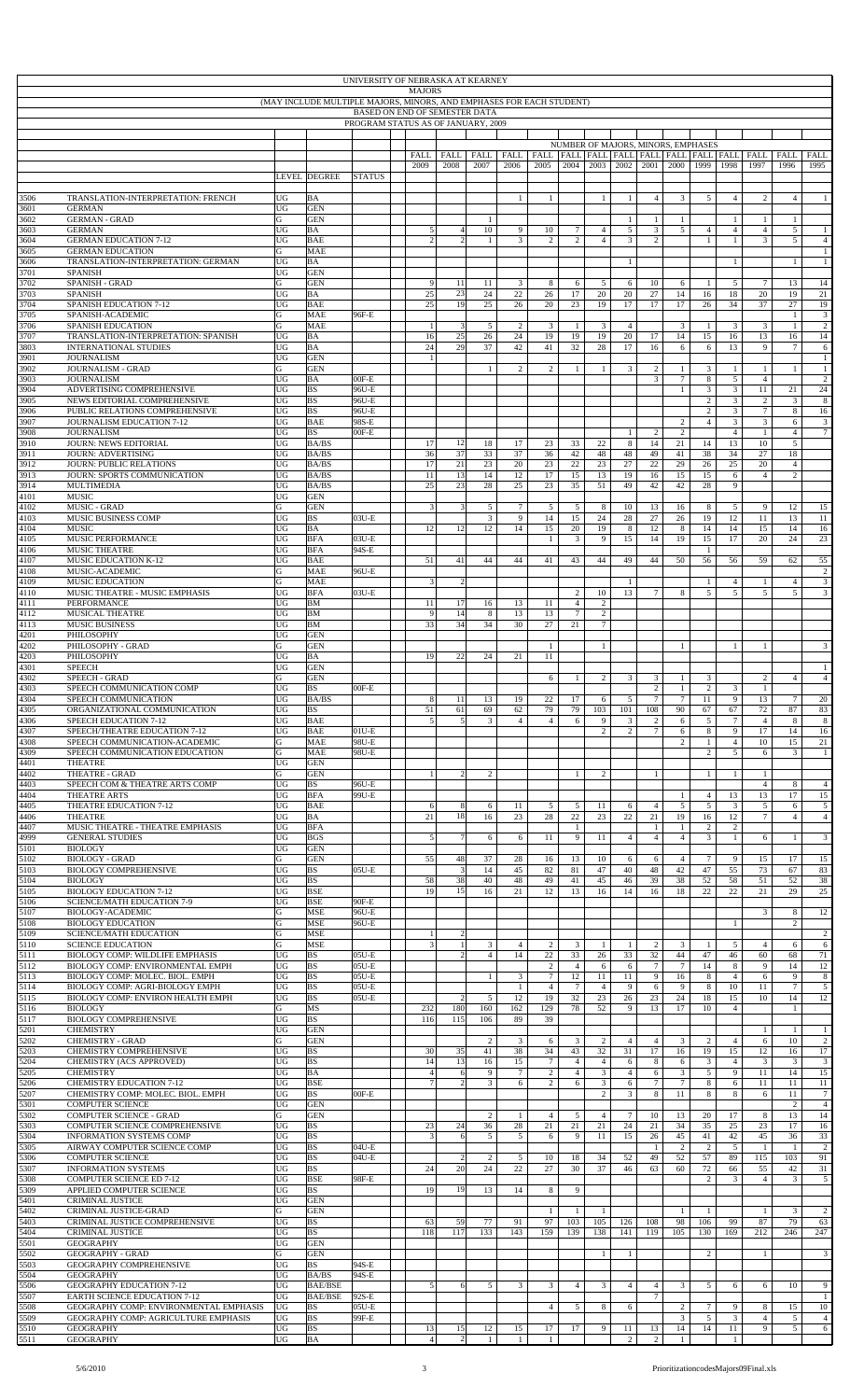| UNIVERSITY OF NEBRASKA AT KEARNEY<br><b>MAJORS</b><br>(MAY INCLUDE MULTIPLE MAJORS, MINORS, AND EMPHASES FOR EACH STUDENT)<br>BASED ON END OF SEMESTER DATA<br>PROGRAM STATUS AS OF JANUARY, 2009 |                                                                                       |                 |                            |                |  |                                  |                      |                      |                                  |                              |                       |                       |                              |                                    |                                  |                                  |                        |                                                                     |                                |                                |
|---------------------------------------------------------------------------------------------------------------------------------------------------------------------------------------------------|---------------------------------------------------------------------------------------|-----------------|----------------------------|----------------|--|----------------------------------|----------------------|----------------------|----------------------------------|------------------------------|-----------------------|-----------------------|------------------------------|------------------------------------|----------------------------------|----------------------------------|------------------------|---------------------------------------------------------------------|--------------------------------|--------------------------------|
|                                                                                                                                                                                                   |                                                                                       |                 |                            |                |  |                                  |                      |                      |                                  |                              |                       |                       |                              |                                    |                                  |                                  |                        |                                                                     |                                |                                |
|                                                                                                                                                                                                   |                                                                                       |                 |                            |                |  |                                  |                      |                      |                                  |                              |                       |                       |                              |                                    |                                  |                                  |                        |                                                                     |                                |                                |
|                                                                                                                                                                                                   |                                                                                       |                 |                            |                |  | FALL                             | FALL                 | <b>FALL</b>          | FALL                             |                              |                       |                       |                              | NUMBER OF MAJORS, MINORS, EMPHASES |                                  |                                  |                        | FALL   FALL   FALL   FALL   FALL   FALL   FALL   FALL   FALL   FALL |                                | FALL                           |
|                                                                                                                                                                                                   |                                                                                       |                 | <b>LEVEL DEGREE</b>        | <b>STATUS</b>  |  | 2009                             | 2008                 | 2007                 | 2006                             | 2005                         | 2004                  | 2003                  | 2002                         | 2001                               | 2000                             | 1999                             | 1998                   | 1997                                                                | 1996                           | 1995                           |
| 5512                                                                                                                                                                                              | GEOGRAPHY COMP: HUMAN-GLOBAL EMPHASIS                                                 | UG              | <b>BS</b>                  | 03U-E          |  |                                  |                      |                      |                                  |                              | $\overline{c}$        | 3                     | 2                            | 2                                  | 1                                |                                  |                        |                                                                     |                                |                                |
| 5513                                                                                                                                                                                              | GEOGRAPHY: ENVIRONMENTAL OPTION                                                       | UG              | <b>BS</b>                  |                |  |                                  |                      | $\mathfrak{Z}$       | $\overline{4}$                   | $\overline{c}$               |                       |                       |                              |                                    |                                  |                                  |                        |                                                                     |                                |                                |
| 5514<br>5515                                                                                                                                                                                      | GEOGRAPHY: GIS/SPATIAL ANALYSIS OPTION<br>GEOGRAPHY AND GEOGRAPHIC INFORMATION SCIEUG | UG              | <b>BS</b><br><b>BS</b>     | $08U-E$        |  | $\sqrt{2}$<br>$\overline{c}$     | 4 <sup>1</sup>       | $\mathbf{3}$         | $\overline{3}$                   | $\overline{4}$               |                       |                       |                              |                                    |                                  |                                  |                        |                                                                     |                                |                                |
| 5603<br>5604                                                                                                                                                                                      | MEDICAL TECHNOLOGY COMP<br>RADIOGRAPHY COMPREHENSIVE                                  | UG<br>UG        | <b>BS</b><br><b>BS</b>     |                |  | $\overline{7}$<br>79             | 10<br>74             | 12<br>84             | 16<br>77                         | 15<br>95                     | 16<br>83              | 16<br>60              | 11<br>58                     | -9<br>40                           | 11<br>45                         | 9<br>51                          | 16<br>46               | 16<br>43                                                            | 15<br>36                       | 25<br>34                       |
| 5605<br>5606                                                                                                                                                                                      | RESPIRATORY THERAPY<br><b>HEALTH SCIENCES</b>                                         | UG<br>UG        | <b>BS</b><br><b>BS</b>     | 97U-E          |  | 5                                | $\overline{4}$       | 9                    | $\mathfrak{Z}$                   | 1                            | $\mathbf{1}$          | -1                    |                              |                                    |                                  | -1<br>$\overline{c}$             | 6                      | 8<br>$\mathbf{1}$                                                   | 10                             | 14<br>$\overline{c}$           |
| 5607<br>5701                                                                                                                                                                                      | RESPIRATORY THERAPY COMP<br><b>HISTORY</b>                                            | UG<br>UG        | <b>BS</b><br><b>GEN</b>    |                |  | 12                               | 8 <sup>1</sup>       | $\tau$               | 10                               | 17                           | 10                    | 11                    | 13                           | 12                                 | 16                               | 16                               | 16                     | $\tau$                                                              |                                |                                |
| 5702<br>5703                                                                                                                                                                                      | <b>HISTORY - GRAD</b><br>SOC SCI COMP W/HISTORY                                       | G<br>UG         | <b>GEN</b><br><b>BS</b>    |                |  | 23<br>11                         | $\sqrt{3}$<br>12     | 3<br>14              | 12<br>$11\,$                     | 10<br>10                     | 10<br>11              | $7\phantom{.0}$<br>8  | 5<br>9                       | $\overline{4}$<br>9                | $\mathbf{1}$<br>$\tau$           | $\mathbf{1}$<br>11               | $7\phantom{.0}$<br>15  | $\tau$<br>10                                                        | 14<br>12                       | 9<br>14                        |
| 5704                                                                                                                                                                                              | <b>HISTORY</b>                                                                        | UG              | BA                         |                |  | 32                               | 42                   | 44                   | 42                               | 42                           | 43                    | 34                    | 32                           | 25                                 | 20                               | 22                               | 27                     | 24                                                                  | 25                             | 21                             |
| 5705<br>5706                                                                                                                                                                                      | <b>HISTORY EDUCATION 7-12</b><br>SOCIAL SCIENCE EDUCATION 7-12                        | UG<br>UG        | <b>BAE</b><br><b>BAE</b>   |                |  | 78<br>60                         | 75<br>55             | 77<br>44             | 60<br>61                         | 63<br>69                     | 70<br>71              | 78<br>76              | 76<br>72                     | 65<br>58                           | 52<br>53                         | 57<br>57                         | 43<br>61               | 50<br>78                                                            | 57<br>63                       | 52<br>46                       |
| 5707<br>5708                                                                                                                                                                                      | HISTORY/SOCIAL SCIENCE ED 7-12<br>HISTORY/ECONOM/SOCSCI ED 7-12                       | UG<br>UG        | <b>BAE</b><br><b>BAE</b>   | 90F-E<br>90F-E |  |                                  |                      |                      |                                  |                              |                       |                       |                              |                                    |                                  |                                  |                        |                                                                     | $\overline{1}$                 | 9                              |
| 5709<br>5710                                                                                                                                                                                      | HISTORY/GEOGRPY/SOCSCI ED 7-12<br>HISTORY/POLISCI/SOCSCI ED 7-12                      | UG<br>UG        | <b>BAE</b><br><b>BAE</b>   | 90F-E<br>90F-E |  |                                  |                      |                      |                                  |                              |                       |                       |                              |                                    |                                  |                                  |                        |                                                                     |                                | $\overline{c}$<br>$\sqrt{2}$   |
| 5711<br>5712                                                                                                                                                                                      | HISTORY/PSYCHLY/SOCSCI ED 7-12<br>HISTORY/SOCIOLY/SOCSCI ED 7-12                      | UG<br>UG        | <b>BAE</b><br><b>BAE</b>   | 90F-E<br>90F-E |  |                                  |                      |                      |                                  |                              |                       |                       |                              |                                    |                                  | -1                               |                        |                                                                     | -1                             | $\,1$<br>$\sqrt{2}$            |
| 5713<br>5714                                                                                                                                                                                      | HISTORY-ACADEMIC<br>SOCIAL SCIENCE-ACADEMIC                                           | G<br>G          | <b>MAE</b><br><b>MAE</b>   | 96U-E<br>96U-E |  |                                  |                      |                      |                                  |                              |                       |                       |                              |                                    |                                  |                                  |                        | 5                                                                   | 8                              | $\bf 8$                        |
| 5715                                                                                                                                                                                              | <b>HISTORY EDUCATION</b>                                                              | ${\bf G}$       | <b>MAE</b>                 | 96U-E          |  |                                  |                      |                      |                                  |                              |                       |                       |                              |                                    |                                  |                                  |                        |                                                                     |                                |                                |
| 5716<br>5717                                                                                                                                                                                      | SOCIAL SCIENCE EDUCATION<br><b>HISTORY</b>                                            | G<br>G          | <b>MAE</b><br>MA           | 95F-E          |  | 8                                | 8                    | 11                   | 10                               | 12                           | 10                    | 12                    | $\tau$                       | 7                                  | 6                                | $\mathbf{1}$<br>$7\phantom{.0}$  | $\mathbf{1}$<br>$\tau$ | 8                                                                   | 2                              | 2                              |
| 5801<br>5802                                                                                                                                                                                      | <b>MATHEMATICS</b><br><b>MATHEMATICS - GRAD</b>                                       | UG<br>G         | <b>GEN</b><br><b>GEN</b>   |                |  |                                  |                      | 2                    | 2                                | 3                            | 2                     | 2                     | 3                            | 4                                  | 3                                | $\overline{4}$                   | 6                      | 5                                                                   | $\mathbf{1}$<br>11             | $\mathfrak{s}$                 |
| 5803<br>5804                                                                                                                                                                                      | MATHEMATICS COMPREHENSIVE<br><b>MATHEMATICS</b>                                       | UG<br>UG        | <b>BS</b><br><b>BA/BS</b>  |                |  | 5<br>12                          | $\tau$<br>19         | $\tau$<br>20         | 11<br>13                         | 6<br>13                      | 6<br>11               | $\overline{c}$<br>8   | $\boldsymbol{2}$<br>$\tau$   | 5<br>8                             | $\mathbf{1}$<br>5                | $\overline{7}$<br>11             | 6<br>14                | 5<br>22                                                             | 8<br>26                        | $\sqrt{5}$<br>26               |
| 5805<br>5806                                                                                                                                                                                      | MATHEMATICS EDUCATION 7-12<br>MATHEMATICS ACADEMIC                                    | UG<br>G         | <b>BSE</b><br><b>MSE</b>   | 94S-E<br>95F-E |  |                                  |                      |                      |                                  |                              |                       |                       |                              |                                    |                                  |                                  |                        |                                                                     |                                |                                |
| 5807<br>5808                                                                                                                                                                                      | MATHEMATICS EDUCATION<br>MATHEMATICS ACTUARY SCIENCE                                  | G<br>UG         | <b>MSE</b><br><b>BS</b>    | 03U-E<br>99F-E |  |                                  |                      |                      |                                  |                              |                       |                       | $\mathbf{1}$                 | $\mathbf{1}$                       | $\mathbf{3}$<br>$\mathfrak{Z}$   | $\overline{c}$<br>10             | 6<br>14                | 5<br>11                                                             | $\tau$<br>9                    | 6<br>$\bf 8$                   |
| 5809                                                                                                                                                                                              | MATHEMATICS EDUCATION: 7-12 SUBJECT                                                   | UG              | <b>BSE</b>                 |                |  | 21                               | 18                   | 13                   | 15                               | 16                           | 17                    | 14                    | 8                            | 18                                 | 9                                | 17                               | 21                     | 24                                                                  | 20                             | 19                             |
| 5810<br>5811                                                                                                                                                                                      | MATHEMATICS EDUCATION: 7-12 FIELD<br>MATH COMP: APPLIED MATH EMPHASIS                 | UG<br>UG        | <b>BSE</b><br><b>BS</b>    | $00F-E$        |  | 23                               | 19                   | 27                   | 22                               | 20                           | 18                    | 19                    | 23<br>$\mathbf{1}$           | 15<br>1                            | 24<br>1                          | 23<br>$\overline{c}$             | 26<br>$\mathbf{1}$     | 33                                                                  | 25                             | 40                             |
| 5901<br>5902                                                                                                                                                                                      | <b>STATISTICS</b><br><b>STATISTICS - GRAD</b>                                         | UG<br>G         | <b>GEN</b><br><b>GEN</b>   |                |  |                                  |                      |                      |                                  | $\mathbf{1}$                 | $\mathbf{1}$          | -1                    |                              |                                    |                                  |                                  | 2                      | $\mathbf{1}$                                                        | 2                              | $\overline{c}$                 |
| 5903<br>5904                                                                                                                                                                                      | STATISTICS COMPREHENSIVE<br><b>STATISTICS</b>                                         | UG<br>UG        | <b>BS</b><br><b>BA/BS</b>  | 99F-E<br>03U-E |  |                                  |                      |                      |                                  |                              |                       |                       |                              |                                    |                                  |                                  | 2                      | 1<br>$\mathbf{1}$                                                   | $\mathbf{1}$<br>$\mathbf{1}$   | $\sqrt{2}$<br>$\mathbf{1}$     |
| 5905<br>5906                                                                                                                                                                                      | STATISTICS ACTUARY SCIENCE<br><b>ACTUARIAL SCIENCE COMPREHENSIVE</b>                  | UG<br>UG        | <b>BS</b><br><b>BS</b>     | 99F-E<br>03U-E |  |                                  |                      |                      |                                  |                              |                       | 3                     | 5                            | $\mathbf{1}$<br>$\mathbf{2}$       | $\overline{c}$<br>$\overline{4}$ | 9                                | 6                      | 6                                                                   | 6                              | $\overline{4}$                 |
| 6103<br>6201                                                                                                                                                                                      | <b>NURSING</b><br><b>PHYSICS</b>                                                      | UG<br>UG        | <b>BS</b><br><b>GEN</b>    | 91S-E          |  |                                  |                      |                      |                                  |                              |                       |                       |                              |                                    |                                  |                                  |                        |                                                                     |                                |                                |
| 6202                                                                                                                                                                                              | PHYSICS - GRAD                                                                        | G               | <b>GEN</b>                 |                |  |                                  | 13                   |                      | $\mathbf{1}$                     | 3                            | 1                     |                       |                              | 5                                  | 3                                |                                  | $\overline{c}$         | 3                                                                   | 6<br>$\tau$                    | 1                              |
| 6203<br>6204                                                                                                                                                                                      | PHYSICS COMPREHENSIVE<br>PHYSICAL SCIENCE                                             | UG<br>UG        | <b>BS</b><br>BA/BS         |                |  | 11                               | $\overline{4}$       | 10<br>2              | $\overline{4}$<br>$\overline{4}$ | 12<br>1                      | 10                    | 5<br>2                | $\overline{4}$<br>1          | $\overline{c}$<br>-1               | $\overline{2}$<br>$\overline{4}$ | 3<br>3                           | $\overline{4}$<br>2    | 6<br>3                                                              | $\mathbf{1}$                   | 6<br>$\overline{4}$            |
| 6205<br>6206                                                                                                                                                                                      | <b>PHYSICS</b><br>PHYSICAL SCIENCE ED 7-12                                            | UG<br>UG        | <b>BS</b><br><b>BSE</b>    |                |  | 8<br>6                           | $\overline{7}$       | $\overline{4}$<br>13 | $\,8\,$<br>9                     | 9<br>6                       | 11<br>$7\phantom{.0}$ | 11<br>6               | 11<br>11                     | $\tau$<br>18                       | 5<br>11                          | $\overline{4}$<br>12             | 9<br>13                | 9<br>8                                                              | 6<br>9                         | $\overline{3}$<br>10           |
| 6207<br>6208                                                                                                                                                                                      | PHYSICS EDUCATION 7-12<br><b>PHYSICS</b>                                              | UG<br>UG        | <b>BSE</b><br>BA           |                |  | $\overline{4}$<br>$\overline{c}$ | 3<br>$\overline{c}$  | 5                    | $\overline{2}$<br>$\mathbf{1}$   | $\mathbf{1}$<br>$\mathbf{1}$ | $\overline{4}$        | 3                     | $\overline{c}$               | $\overline{4}$                     | 3                                | 3                                | 5                      | 8                                                                   | $\overline{7}$                 | $\overline{c}$                 |
| 6301<br>6302                                                                                                                                                                                      | POLITICAL SCIENCE<br>POLITICAL SCIENCE - GRAD                                         | UG<br>G         | <b>GEN</b><br><b>GEN</b>   |                |  | $\mathbf{1}$                     |                      |                      |                                  | 1                            | $\mathbf{1}$          | 5                     | $\overline{4}$               | $\overline{c}$                     | $\mathbf{1}$                     | $\mathbf{1}$                     | $\overline{c}$         | $\mathbf{1}$                                                        | $\mathbf{1}$                   |                                |
| 6303<br>6304                                                                                                                                                                                      | POLITICAL SCIENCE<br>POLITICAL SCIENCE ED 7-12                                        | UG<br>UG        | <b>BA/BS</b><br><b>BAE</b> | 94S-E          |  | $\mathfrak{Z}$                   | 6                    | $\mathbf{1}$         | $\overline{2}$                   | 6                            | $\,$ 8 $\,$           | 9                     | $\mathbf{1}$<br>$\tau$       | -1<br>10                           | $\mathbf{1}$<br>9                | 5                                | 5                      | $\mathbf{1}$<br>6                                                   | $\mathbf{1}$<br>$\mathbf{1}$   | $\mathbf{3}$<br>$\overline{5}$ |
| 6305<br>6306                                                                                                                                                                                      | PUBLIC ADMINISTRATION<br>POLITICAL SCIENCE                                            | UG<br>UG        | <b>BS</b><br><b>BS</b>     |                |  | $\overline{c}$<br>38             | $\overline{1}$<br>47 | 3<br>58              | $\mathbf{1}$<br>59               | 1<br>74                      | 2<br>72               | $\overline{2}$<br>76  | $\overline{4}$<br>79         | $\overline{4}$<br>80               | 5<br>74                          | 5<br>54                          | $\overline{4}$<br>50   | $\overline{4}$<br>40                                                | 6<br>36                        | $\overline{4}$<br>40           |
| 6307<br>6401                                                                                                                                                                                      | POLITICAL SCIENCE<br>PSYCHOLOGY                                                       | UG<br>UG        | BA<br><b>GEN</b>           |                |  | 10                               | 9                    | 12                   | 14                               | 17                           | 12                    | 9                     | 13                           | 13                                 | 13                               | 13                               | 8                      | 9                                                                   | 6                              | $\mathfrak{s}$<br>$\sqrt{2}$   |
| 6402                                                                                                                                                                                              | PSYCHOLOGY - GRAD                                                                     | G               | <b>GEN</b>                 |                |  |                                  |                      |                      |                                  | 1                            | $\overline{c}$        | $\sqrt{2}$            | 3                            | 3                                  | $\tau$                           | 5                                | $\overline{c}$         | $\overline{4}$                                                      | $\mathbf{1}$<br>$\overline{4}$ | $\mathbf{3}$                   |
| 6403<br>6404                                                                                                                                                                                      | PSYCHOLOGY COMPREHENSIVE<br>HUMAN FACTORS COMPREHENSIVE                               | UG<br>UG        | <b>BS</b><br><b>BS</b>     | 90F-E          |  | 17                               | 17                   | 19                   | 14                               | 13                           | 23                    | 24                    | 35                           | 40                                 | 42                               | 30<br>1                          | 24<br>1                | 19<br>$\mathbf{1}$                                                  | 16<br>3                        | 11<br>$\sqrt{3}$               |
| 6405<br>6406                                                                                                                                                                                      | PSYCHOBIOLOGY COMPREHENSIVE<br><b>PSYCHOLOGY</b>                                      | UG<br>UG        | <b>BS</b><br><b>BA/BS</b>  | 94S-E          |  | 29                               | 22                   | 26                   | 22                               | 20                           | 22                    | 11                    | 9                            | 10                                 | $\tau$                           | 9                                | $\mathfrak{S}$         | $7\phantom{.0}$                                                     | 9                              | $\bf 8$                        |
| 6407<br>6408                                                                                                                                                                                      | PSYCHOLOGY EDUCATION 7-12<br><b>PSYCHOLOGY</b>                                        | UG<br>UG        | <b>BAE/BSE</b><br>BS       |                |  | 5<br>124                         | 8<br>124             | 8<br>153             | $\tau$<br>143                    | $\overline{4}$<br>148        | $\overline{c}$<br>143 | $\overline{c}$<br>116 | $\overline{c}$<br>103        | 5<br>100                           | $\tau$<br>117                    | 9<br>120                         | $\overline{4}$<br>123  | 8<br>161                                                            | 9<br>180                       | 9<br>197                       |
| 6409<br>6501                                                                                                                                                                                      | PSYCHOLOGY<br>SOCIOLOGY                                                               | UG<br>UG        | BA<br><b>GEN</b>           |                |  | 20                               | 19                   | 10                   | 22                               | 21                           | 11                    | 10                    | 19                           | 16                                 | 18                               | 22                               | 31                     | 22                                                                  | 20                             | 11                             |
| 6502<br>6503                                                                                                                                                                                      | SOCIOLOGY - GRAD<br>SOCIOLOGY                                                         | G<br>UG         | <b>GEN</b><br><b>BA/BS</b> | 94S-E          |  |                                  |                      |                      |                                  | $\mathbf{3}$                 |                       | 1                     |                              | $\mathbf{1}$                       |                                  |                                  |                        |                                                                     | $\overline{c}$                 | $\overline{c}$                 |
| 6504<br>6505                                                                                                                                                                                      | SOCIOLOGY EDUCATION 7-12<br>SOCIOLOGY                                                 | UG<br>UG        | <b>BSE</b><br><b>BS</b>    |                |  | $\mathbf{1}$<br>14               | 21                   | $\overline{c}$<br>14 | $\mathbf{1}$<br>19               | 23                           | 25                    | 24                    | $\mathbf{1}$<br>22           | 2<br>20                            | 3<br>20                          | $\overline{4}$<br>32             | 39                     | $\mathbf{1}$<br>34                                                  | 8<br>37                        | $\tau$<br>31                   |
| 5506                                                                                                                                                                                              | SOCIOLOGY<br><b>SOCIAL WORK</b>                                                       | UG<br>UG        | BA<br><b>GEN</b>           |                |  | $\overline{4}$                   | $\overline{c}$       | 2                    | $\overline{4}$                   | $\overline{4}$               | 3                     | 3                     | $\overline{4}$               | 3                                  | $\mathfrak{S}$                   | $\mathbf{1}$                     | 3                      | $\mathbf{3}$                                                        | $\overline{4}$                 | $\mathbf{1}$                   |
| 6601<br>6602                                                                                                                                                                                      | <b>SOCIAL WORK - GRAD</b>                                                             | G               | <b>GEN</b>                 |                |  |                                  |                      |                      | $\mathbf{1}$                     |                              |                       | $\overline{2}$        | $\mathbf{1}$                 |                                    | $\mathbf{1}$                     |                                  | -1                     | 3                                                                   | 3                              | $\overline{c}$                 |
| 6603<br>6604                                                                                                                                                                                      | <b>SOCIAL WORK</b><br><b>SOCIAL WORK</b>                                              | UG<br>UG        | <b>BA/BS</b><br><b>BS</b>  | 94S-E<br>97U-E |  |                                  |                      |                      |                                  |                              |                       |                       |                              | $\mathbf{1}$                       | 13                               | 31                               | 67                     | 125                                                                 | 169                            | 152                            |
| 6605<br>6606                                                                                                                                                                                      | <b>SOCIAL WORK</b><br>SOCIAL WORK COMPREHENSIVE                                       | UG<br>UG        | BA<br><b>BS</b>            | 94S-E          |  | 119                              | 118                  | 112                  | 109                              | 110                          | 97                    | 86                    | 85                           | 94                                 | 110                              | 114                              | 91                     | 1<br>40                                                             | $\overline{2}$                 | 6                              |
| 6999<br>7303                                                                                                                                                                                      | <b>GENERAL STUDIES</b><br>PRE-MUSIC THERAPY                                           | UG<br>UG        | <b>BGS</b><br><b>GEN</b>   |                |  | 16<br>1                          | $\overline{4}$       | 8<br>$\mathbf{1}$    | 6<br>$\overline{2}$              | 9<br>$\mathfrak{Z}$          | 8<br>$\overline{3}$   | 12<br>6               | 10<br>$\overline{4}$         | 10<br>$\overline{4}$               | 8<br>5                           | 9<br>$\sqrt{5}$                  | 8<br>$\overline{3}$    | 8                                                                   | 8<br>$\mathbf{1}$              | $\sqrt{2}$<br>$\sqrt{5}$       |
| 7403<br>7404                                                                                                                                                                                      | PRE-AGRICULTURE<br>PRE-FORESTRY                                                       | UG<br>UG        | <b>GEN</b><br><b>GEN</b>   |                |  |                                  |                      |                      | 1                                | $\mathbf{1}$                 | $\mathbf{1}$          |                       |                              | $\mathbf{1}$<br>2                  | 1                                | $\overline{c}$<br>$\overline{c}$ |                        |                                                                     | 6                              | 13                             |
| 405<br>7406                                                                                                                                                                                       | PRE-WILDLIFE<br>PRE-LAW                                                               | UG<br>UG        | <b>GEN</b><br><b>GEN</b>   |                |  | 41                               | 45                   | 43                   | 49                               | 50                           | 52                    | 49                    | 46                           | 46                                 | 40                               | 25                               | 30                     | 27                                                                  | 33                             | $\overline{4}$<br>34           |
| 7407<br>7408                                                                                                                                                                                      | PRE-ARCHITECTURE<br>PRE-ENGINEERING                                                   | UG<br>UG        | <b>GEN</b><br><b>GEN</b>   |                |  | $\overline{c}$<br>18             | $\overline{4}$<br>15 | $\tau$<br>21         | 9<br>21                          | 6<br>30                      | 11<br>14              | 11<br>23              | $\tau$<br>15                 | 6<br>16                            | 6<br>16                          | 8<br>16                          | $10\,$<br>27           | 11<br>24                                                            | 6<br>27                        | 11<br>42                       |
| 7409                                                                                                                                                                                              | PRE-METEOROLOGY                                                                       | UG              | <b>GEN</b>                 |                |  | 5                                | 2                    | -1                   | $\mathbf{1}$                     | $\overline{4}$               | $\overline{c}$        | 6                     | 3                            | $\mathbf{3}$                       | $\overline{4}$                   | 2                                | $\mathbf{1}$           | $\mathbf{3}$                                                        | 3                              | $\sqrt{2}$                     |
| 7410<br>7503                                                                                                                                                                                      | PRE-OCEANOGRAPHY<br>PRE-CHIROPRACTIC                                                  | UG<br>UG        | <b>GEN</b><br><b>GEN</b>   | 04U-E          |  | 20                               | 30                   | 31                   | 19                               | 17                           | $\mathbf{2}$<br>21    | $\overline{c}$<br>18  | $\mathbf{1}$<br>17           | $\mathbf{1}$<br>14                 | $\mathbf{1}$<br>15               | 3<br>11                          | $\mathbf{1}$<br>12     | $\overline{c}$<br>12                                                | $\overline{2}$<br>13           | $\mathbf{1}$<br>15             |
| 7504<br>7505                                                                                                                                                                                      | PRE-DENTAL<br>PRE-DENTAL HYGIENE                                                      | UG<br>UG        | <b>GEN</b><br><b>GEN</b>   |                |  | 33<br>$\overline{7}$             | 29<br>$\overline{7}$ | 28<br>$\overline{9}$ | 25<br>13                         | 20<br>14                     | 17<br>23              | 19<br>12              | 20<br>20                     | 15<br>8                            | 9<br>$\tau$                      | 11<br>8                          | 14<br>$7\phantom{.0}$  | 12<br>13                                                            | 11<br>5                        | 14<br>9                        |
| 7506<br>7507                                                                                                                                                                                      | PRE-MEDICAL<br>PRE-MORTUARY SCIENCE                                                   | UG<br>UG        | <b>GEN</b><br><b>GEN</b>   |                |  | 101<br>6                         | 106                  | 107<br>6             | 90<br>$\,8\,$                    | 93<br>6                      | 89<br>$\overline{3}$  | 85<br>6               | 81<br>$\overline{4}$         | 75<br>$\tau$                       | 76<br>6                          | 72<br>8                          | $80\,$<br>$\bf 8$      | 98<br>8                                                             | 92<br>9                        | 96<br>9                        |
| 7508<br>7509                                                                                                                                                                                      | PRE-NUCLEAR MEDICINE TECH<br>PRE-OCCUPATIONAL THERAPY                                 | UG<br>UG        | <b>GEN</b><br><b>GEN</b>   |                |  | 1<br>22                          | 2<br>17              | 8<br>19              | $\bf 8$<br>20                    | 5<br>16                      | $\overline{4}$<br>15  | 6<br>8                | $\overline{4}$<br>13         | $\mathbf{1}$<br>10                 | $\mathfrak{S}$<br>15             | 3<br>25                          | $\mathbf{1}$<br>32     | 45                                                                  | $\overline{c}$<br>31           | $\overline{c}$<br>27           |
| 7510<br>7511                                                                                                                                                                                      | PRE-OPTOMETRY<br>PRE-PHARMACY                                                         | UG<br>UG        | <b>GEN</b><br><b>GEN</b>   |                |  | 13<br>33                         | 13<br>31             | 12<br>29             | 18<br>45                         | 18<br>48                     | 20<br>66              | 22<br>49              | 16<br>42                     | 17<br>33                           | 11<br>23                         | 19<br>30                         | 16<br>32               | 21<br>41                                                            | 20<br>47                       | 12<br>47                       |
| 7512                                                                                                                                                                                              | PRE-PHYSICAL THERAPY                                                                  | UG              | <b>GEN</b>                 |                |  | 91                               | 95                   | 74                   | 77                               | 68                           | 77                    | 46                    | 32                           | 37                                 | 42                               | 41                               | 55                     | 68                                                                  | 62                             | 78                             |
| 7513<br>7514                                                                                                                                                                                      | PRE-PHYSICIAN'S ASSISTANT<br>PRE-PODIATRY                                             | UG<br>UG        | <b>GEN</b><br><b>GEN</b>   |                |  | 16                               | 20                   | 19<br>$\overline{1}$ | 18<br>$\mathbf{1}$               | 18<br>$\overline{c}$         | 17<br>$\mathbf{1}$    | 16                    | 10                           | 10<br>$\mathbf{1}$                 | 8<br>$\mathbf{1}$                | 16                               | 17                     | 27<br>1                                                             | 19<br>$\mathbf{1}$             | $21\,$                         |
| 7515<br>7516                                                                                                                                                                                      | PRE-VETERINARY<br>PRE-RADIOLOGY                                                       | UG<br>UG        | <b>GEN</b><br><b>GEN</b>   |                |  | 31<br>10                         | 25<br>15             | 27<br>22             | 21<br>23                         | 29<br>30                     | 36<br>26              | 31<br>25              | 30<br>20                     | 16<br>19                           | 24<br>15                         | 25<br>16                         | 30<br>21               | 28<br>21                                                            | 30<br>30                       | 34<br>23                       |
| 7517<br>7518                                                                                                                                                                                      | <b>FORMER PRE-NURSING</b><br>PRE-OSTEOPATHY                                           | UG<br><b>UG</b> | <b>GEN</b><br><b>GEN</b>   | 91S-E          |  |                                  |                      | $\mathbf{1}$         | $\mathbf{1}$                     | $\mathbf{1}$                 |                       |                       |                              |                                    |                                  |                                  |                        |                                                                     |                                |                                |
| 7519<br>7520                                                                                                                                                                                      | PRE-DIETETICS<br>PRE-HEALTH INFORMATION MANAGEMENT                                    | UG<br>UG        | <b>GEN</b><br><b>GEN</b>   | 04U-E          |  |                                  |                      |                      | $\mathbf{1}$                     |                              | $\overline{c}$        | $\mathbf{1}$          | $\mathbf{3}$<br>$\mathbf{1}$ |                                    |                                  |                                  |                        |                                                                     |                                |                                |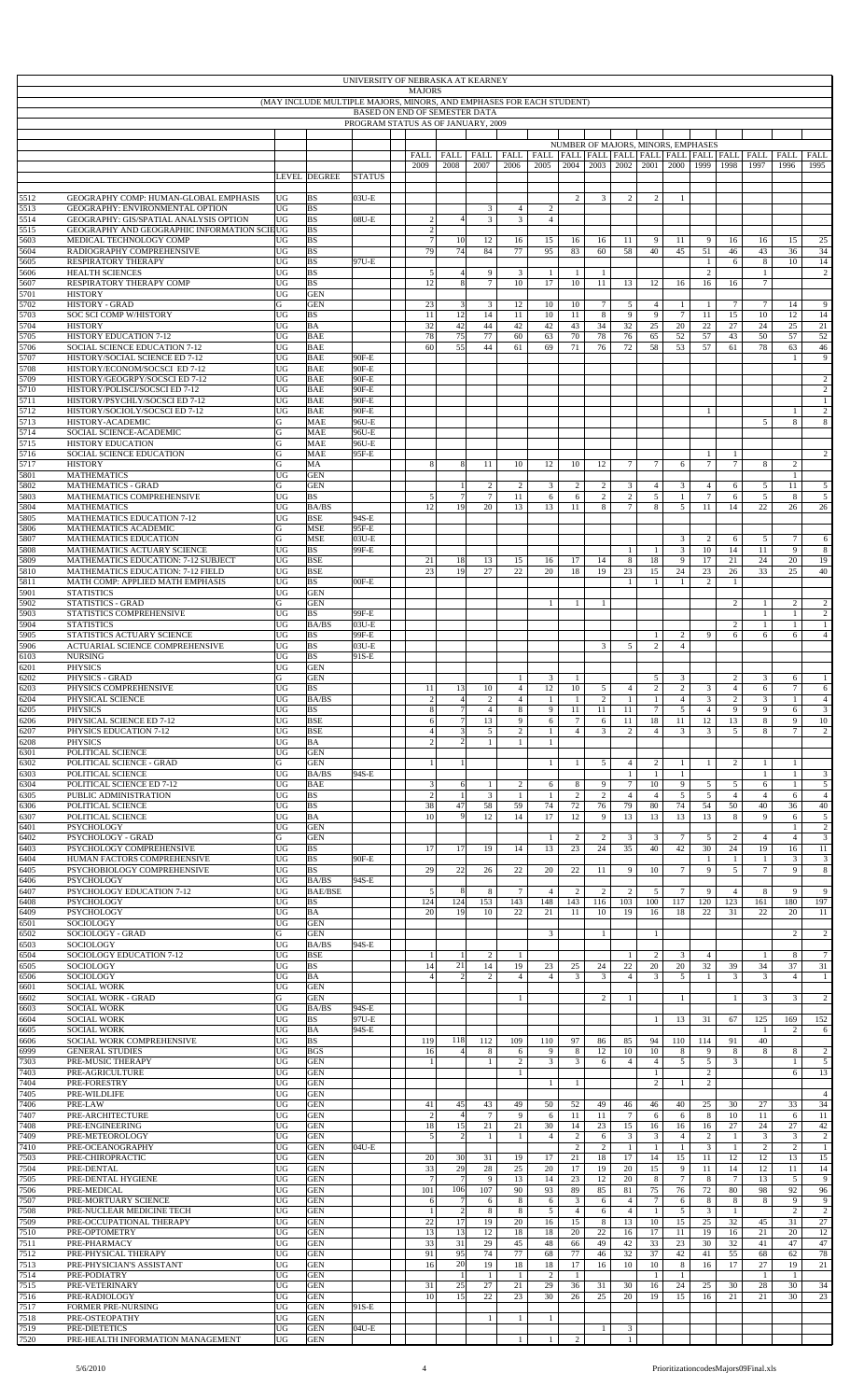|               | UNIVERSITY OF NEBRASKA AT KEARNEY<br><b>MAJORS</b><br>(MAY INCLUDE MULTIPLE MAJORS, MINORS, AND EMPHASES FOR EACH STUDENT)<br>BASED ON END OF SEMESTER DATA |          |                          |                    |  |                      |                                  |                                  |                                  |                                |                                    |                                  |                                  |                                  |                       |                                |                     |                            |                                |                                  |
|---------------|-------------------------------------------------------------------------------------------------------------------------------------------------------------|----------|--------------------------|--------------------|--|----------------------|----------------------------------|----------------------------------|----------------------------------|--------------------------------|------------------------------------|----------------------------------|----------------------------------|----------------------------------|-----------------------|--------------------------------|---------------------|----------------------------|--------------------------------|----------------------------------|
|               | PROGRAM STATUS AS OF JANUARY, 2009                                                                                                                          |          |                          |                    |  |                      |                                  |                                  |                                  |                                |                                    |                                  |                                  |                                  |                       |                                |                     |                            |                                |                                  |
|               |                                                                                                                                                             |          |                          |                    |  |                      |                                  |                                  |                                  |                                |                                    |                                  |                                  |                                  |                       |                                |                     |                            |                                |                                  |
|               |                                                                                                                                                             |          |                          |                    |  |                      |                                  |                                  |                                  |                                | NUMBER OF MAJORS, MINORS, EMPHASES |                                  |                                  |                                  |                       |                                |                     |                            |                                |                                  |
|               |                                                                                                                                                             |          |                          |                    |  | FALL<br>2009         | FALL<br>2008                     | <b>FALL</b><br>2007              | FALL<br>2006                     | 2005                           | 2004                               | 2003                             | 2002                             | 2001                             | 2000                  | 1999                           | 1998                | 1997                       | 1996                           | FALL<br>1995                     |
|               |                                                                                                                                                             |          | <b>LEVEL DEGREE</b>      | <b>STATUS</b>      |  |                      |                                  |                                  |                                  |                                |                                    |                                  |                                  |                                  |                       |                                |                     |                            |                                |                                  |
| 7521          | PRE-CARDIOVASCULAR PERFUSION                                                                                                                                | UG       | <b>GEN</b>               |                    |  |                      |                                  | $\overline{c}$                   |                                  |                                |                                    | 3                                |                                  |                                  |                       |                                |                     |                            |                                |                                  |
| 7522<br>7601  | PRE-FOOD SCIENCE<br><b>DECIDING - UNDERGRAD</b>                                                                                                             | UG<br>UG | <b>GEN</b><br><b>GEN</b> |                    |  | 293                  | 338                              | $\mathbf{3}$<br>327              | 3<br>350                         | 367                            | 387                                | 443                              | 494                              | 555                              | 544                   | 643                            | 577                 | 587                        | 599                            | 692                              |
| 7602<br>7603  | <b>DECIDING - GRAD</b><br>PERSONAL ENRICHMENT                                                                                                               | G<br>G   | <b>GEN</b><br><b>GEN</b> | $01F-E$            |  | 148                  | 144                              | 149                              | 150                              | 91                             | 86                                 | 80                               | 94                               | 125                              | 188                   | 184                            | 182                 | 206                        | 271                            | 239                              |
| '604          | UNSPECIFIED DEGREE PROGRAM                                                                                                                                  | G        | <b>GEN</b>               | $01F-E$            |  |                      |                                  |                                  |                                  |                                |                                    |                                  |                                  |                                  |                       | $\mathbf{1}$                   |                     |                            |                                | 2                                |
| 7701<br>7801  | <b>EARLY ADMISSIONS</b><br>NON-DEGREE                                                                                                                       | UG<br>UG | <b>GEN</b><br><b>GEN</b> |                    |  | 75<br>123            | 36<br>190                        | 36<br>95                         | 31<br>48                         | 26<br>36                       | 23<br>56                           | 9<br>42                          | 21<br>43                         | 25<br>71                         | $7\phantom{.0}$<br>64 | 10<br>30                       | 22<br>35            | 18<br>59                   | 15<br>77                       | 15<br>63                         |
| 7901<br>8103  | PRE-NURSING<br><b>NURSING - UNMC</b>                                                                                                                        | UG<br>UG | <b>GEN</b><br><b>GEN</b> | 97U-E              |  | 165                  | 185                              | 186                              | 153                              | 179                            | 163                                | 185                              | 145                              | 120                              | 106                   | 93                             | 124                 | 140                        | 121<br>10                      | 146<br>16                        |
| 3201<br>8202  | MECHANICAL ENGINEERING - UNL<br>MECHANICAL ENGINEERING - GRAD                                                                                               | UG<br>G  | <b>GEN</b><br><b>GEN</b> |                    |  |                      |                                  | $\mathbf{1}$                     |                                  | 1                              | $\mathbf{1}$                       |                                  |                                  | 5                                | $\overline{4}$        | $\mathfrak{Z}$                 | 11<br>$\mathbf{1}$  |                            |                                |                                  |
|               |                                                                                                                                                             |          |                          |                    |  |                      |                                  |                                  |                                  |                                |                                    |                                  |                                  |                                  |                       |                                |                     |                            |                                |                                  |
| <b>MINORS</b> |                                                                                                                                                             |          |                          |                    |  |                      |                                  |                                  |                                  |                                |                                    |                                  |                                  |                                  |                       |                                |                     |                            |                                |                                  |
| 1001<br>1002  | <b>WOMEN'S STUDIES</b><br><b>BUSINESS ADMINISTRATION</b>                                                                                                    | UG<br>UG |                          | $08U-E$            |  | 5<br>45              | 14<br>38                         | 20<br>39                         | 24<br>34                         | 18<br>32                       | 10<br>38                           | $\tau$<br>44                     | 10<br>49                         | 11<br>52                         | 11<br>53              | 11<br>60                       | 12<br>68            | 10<br>69                   | $\overline{4}$<br>56           | $\overline{4}$<br>59             |
| 1003          | <b>ECONOMICS</b>                                                                                                                                            | UG       |                          |                    |  | $\mathbf{R}$         | 8                                | 13                               | 12                               | 11                             | 14                                 | 11                               | 8                                | 10                               | 8                     | 16                             | 18                  | 13<br>2                    | $\tau$                         | 10                               |
| 1004<br>1005  | <b>REGIONAL ECONOMICS</b><br>FAMILY & CONSUMER SCIENCE                                                                                                      | UG<br>UG |                          | 03U-E<br>94F-E     |  |                      |                                  |                                  |                                  |                                |                                    |                                  |                                  |                                  |                       | $\mathbf{1}$                   |                     |                            | $\overline{c}$<br>$\mathbf{1}$ | $\mathbf{1}$<br>$\mathfrak{Z}$   |
| 1006<br>1007  | FAMILY & CONS. SCIENCE IN BUS<br>INDUSTRIAL TECHNOLOGY                                                                                                      | UG<br>UG |                          | 96F-E              |  | 5                    | 5 <sub>l</sub>                   | $\overline{4}$                   | $\overline{c}$                   | $\mathfrak{Z}$                 | $\overline{2}$                     | 3                                | $\overline{c}$                   | $\overline{1}$                   | $\overline{c}$        | $\overline{4}$                 | 3                   | $\overline{4}$             | $\mathbf{1}$<br>3              | $\overline{c}$<br>2              |
| 1008<br>1009  | <b>ARTS-CRAFTS</b><br><b>TELECOMMUNICATIONS</b>                                                                                                             | UG<br>UG |                          | 07U-E              |  | 9                    | 9                                | 13                               | 9                                | $\mathbf{1}$<br>10             | $\mathbf{1}$<br>19                 | 20                               | 22                               | 23                               | 27                    | $\mathbf{1}$<br>20             | $\mathbf{1}$<br>12  | $\mathbf{1}$<br>9          | $\mathbf{1}$<br>10             | $\mathbf{1}$<br>$10\,$           |
| 1010          | MILITARY SCIENCE                                                                                                                                            | UG       |                          |                    |  | 5 <sup>1</sup>       |                                  |                                  |                                  |                                |                                    |                                  |                                  |                                  |                       |                                |                     |                            | $\mathbf{1}$                   | 5                                |
| 1011<br>1012  | <b>SAFETY EDUCATION</b><br>EARLY CHILDHOOD EDUCATION                                                                                                        | UG<br>UG |                          |                    |  | 8                    | 12                               | 9                                | $\mathbf{1}$<br>$\tau$           | 13                             | 16                                 | 14                               | 9                                | 1<br>13                          | $\overline{7}$        | $\mathbf{1}$<br>8              | 8                   | 1<br>13                    | $\mathbf{1}$<br>19             | $\overline{\mathbf{3}}$<br>21    |
| 1013<br>1014  | SPECIAL EDUCATION<br>PHYSICAL EDUCATION                                                                                                                     | UG<br>UG |                          |                    |  | 11<br>10             | 10<br>8                          | 8<br>9                           | 3<br>15                          | 5<br>13                        | 9<br>11                            | $\tau$<br>6                      | 6<br>8                           | $7\phantom{.0}$<br>$\tau$        | 9<br>8                | 8<br>13                        | 11<br>$\tau$        | 18<br>13                   | 29<br>13                       | 37<br>17                         |
| 1015<br>1016  | RECREATION LEADERSHIP<br>SPORTS COMMUNICATION                                                                                                               | UG<br>UG |                          | 95F-E              |  | $\overline{7}$       | 11                               | 11                               | 14                               | 9                              | 11                                 | 6                                | 9                                | $\tau$                           | 5                     | $\overline{4}$                 | $\sqrt{5}$          | $\overline{4}$             | $\mathbf{1}$<br>$\overline{c}$ | $\overline{4}$<br>5              |
| 1017          | TECHNOLOGY EDUCATION                                                                                                                                        | UG       |                          | E                  |  |                      |                                  |                                  |                                  |                                |                                    |                                  |                                  |                                  |                       |                                |                     |                            |                                |                                  |
| 1018<br>1019  | <b>COMMUNICATION DISORDERS</b><br>SPORTS ADMINISTRATION                                                                                                     | UG<br>UG |                          |                    |  | $\overline{4}$<br>19 | 5<br>15                          | 6<br>14                          | 6<br>15                          | $5\overline{5}$<br>21          | 5<br>21                            | 10<br>13                         | $\tau$<br>13                     | 6<br>13                          | $7\phantom{.0}$<br>15 | 5<br>12                        | 9<br>9              | 6<br>$\tau$                | 9<br>8                         | 6<br>$5\overline{)}$             |
| 1020<br>1021  | ART<br><b>ART HISTORY</b>                                                                                                                                   | UG<br>UG |                          |                    |  | 23<br>$\overline{2}$ | 26<br>$\overline{4}$             | 28<br>3                          | 29<br>$\overline{c}$             | 27<br>$\overline{c}$           | 21<br>$\mathbf{1}$                 | 26<br>$\mathbf{1}$               | 19<br>$\mathbf{1}$               | 18<br>3                          | 17<br>3               | 23<br>5                        | 15<br>8             | 14<br>$\overline{4}$       | 12<br>$\overline{4}$           | 14<br>$\overline{c}$             |
| 1022<br>1023  | <b>GRAPHIC DESIGN</b><br><b>BROADCASTING</b>                                                                                                                | UG<br>UG |                          | 95F-E              |  | $\overline{7}$       | 8                                | 9                                | 6                                | 6                              | 5                                  | 10                               | 6                                | 3                                | 9<br>5                | $\tau$<br>$\tau$               | $\overline{4}$<br>3 | 15<br>5                    | 17<br>3                        | 17<br>2                          |
| 1024          | <b>ENGLISH</b>                                                                                                                                              | UG       |                          |                    |  | 15                   | 15                               | 15                               | 20                               | 18                             | 16                                 | 17                               | 16                               | 18                               | 20                    | 21                             | 27                  | 26                         | 15                             | $22\,$                           |
| 1025<br>1026  | <b>FRENCH</b><br><b>GERMAN</b>                                                                                                                              | UG<br>UG |                          |                    |  | 10<br>$\overline{2}$ | 6<br>$\mathbf{3}$                | 9<br>$\overline{4}$              | $\tau$<br>6                      | 9<br>$\mathfrak{Z}$            | $\tau$<br>$\overline{4}$           | $\overline{4}$<br>$\mathfrak{Z}$ | $\mathfrak{S}$<br>6              | 7<br>$\overline{c}$              | $\overline{4}$<br>6   | 9<br>$\tau$                    | 8<br>6              | 8<br>5                     | 14<br>6                        | 12<br>$\mathbf{3}$               |
| 1027<br>1028  | <b>SPANISH</b><br><b>TRANSLATION</b>                                                                                                                        | UG<br>UG |                          | 90F-E              |  | 82                   | 62                               | 76                               | 74                               | 75                             | 76                                 | 57                               | 57                               | 51                               | 51                    | 57                             | 65                  | 69                         | 57                             | 41                               |
| 1029<br>1030  | <b>INTERNATIONAL STUDIES</b><br><b>JOURNALISM</b>                                                                                                           | UG<br>UG |                          |                    |  | 5<br>$\overline{7}$  | 6<br>9                           | 10<br>11                         | 3<br>5                           | $\tau$                         | 8<br>10                            | 9<br>$\overline{4}$              | 10                               | 3<br>$\overline{4}$              | 3                     | 2                              | -1                  | 1<br>$\overline{4}$        | $\mathbf{1}$<br>3              | 5<br>$\mathfrak{Z}$              |
| 1031          | PUBLIC RELATIONS                                                                                                                                            | UG       |                          |                    |  | 15                   | 14                               | 21                               | 22                               | 6<br>18                        | 25                                 | 23                               | 8<br>25                          | 14                               | 6<br>13               | 6<br>11                        | 6<br>5              | $\tau$                     | 8                              | 11                               |
| 1032<br>1033  | <b>MUSIC</b><br>PHILOSOPHY                                                                                                                                  | UG<br>UG |                          |                    |  | 33<br>10             | 35<br>10                         | 36<br>8                          | 46<br>9                          | 36<br>13                       | 33<br>28                           | 23<br>20                         | 28<br>18                         | 31<br>17                         | 28<br>17              | 22<br>17                       | 18<br>22            | 18<br>16                   | 14<br>15                       | 13<br>12                         |
| 1034<br>1035  | SPEECH COMMUNICATION<br>ORGANIZATIONAL COMMUNICATION                                                                                                        | UG<br>UG |                          | $00F-E$            |  | 11                   | 10                               | $\overline{4}$                   | 8                                | 9                              | 12                                 | 11<br>$\mathbf{1}$               | $\tau$<br>$\overline{4}$         | 3<br>6                           | $\overline{4}$<br>5   | 8<br>3                         | 10<br>5             | 10<br>6                    | 3<br>13                        | 5<br>9                           |
| 1036<br>1037  | <b>THEATRE</b><br><b>DANCE</b>                                                                                                                              | UG<br>UG |                          |                    |  | 14<br>15             | 8<br>12                          | $\tau$<br>10                     | 8<br>$\tau$                      | $\tau$<br>14                   | $\overline{2}$<br>9                | 9<br>$\overline{7}$              | $\overline{7}$<br>6              | 3<br>6                           | $\mathbf{1}$<br>6     | $\overline{5}$<br>$\tau$       | $\overline{9}$<br>8 | 6<br>6                     | 6<br>3                         | 5<br>5                           |
| 1038          | SPEECH/THEATRE                                                                                                                                              | UG       |                          |                    |  |                      |                                  |                                  |                                  |                                |                                    |                                  |                                  | 2                                | 2                     | $\mathbf{1}$                   |                     | $\mathbf{1}$               | $\mathbf{3}$                   | $\mathbf{1}$                     |
| 1039<br>1040  | ART FOR ELEMENTARY ED<br>ENGLISH-POPULAR CULTURE                                                                                                            | UG<br>UG |                          |                    |  | $\overline{4}$       | $\overline{\mathbf{3}}$          | $\mathbf{3}$<br>$\mathbf{1}$     | $\sqrt{2}$<br>$\sqrt{5}$         | $\mathbf{1}$<br>$10\,$         | 2<br>10                            | 3<br>6                           | 6                                | 8                                | $\overline{7}$        | $\overline{4}$                 | $\mathbf{1}$        | 3                          | 8                              | 10                               |
| 1050<br>1051  | <b>BIOLOGY</b><br><b>SCIENCE</b>                                                                                                                            | UG<br>UG |                          |                    |  | 27                   | 31                               | 39                               | 37                               | 38                             | 38                                 | 21<br>$\overline{c}$             | 28<br>$\overline{4}$             | 27<br>$\overline{4}$             | 31<br>$\overline{4}$  | 31<br>5                        | 25<br>6             | 20<br>$\tau$               | 26<br>11                       | 22<br>$\overline{4}$             |
| 1052<br>1053  | <b>CHEMISTRY</b><br><b>COMPUTER SCIENCE</b>                                                                                                                 | UG<br>UG |                          |                    |  | 28<br>$\overline{c}$ | 21<br>$\overline{3}$             | 16<br>$\boldsymbol{2}$           | 23<br>$\sqrt{2}$                 | 35<br>3                        | 26<br>$\overline{4}$               | 21<br>$\sqrt{2}$                 | 24<br>$\mathfrak{S}$             | 21<br>5                          | 29<br>$\overline{4}$  | 16<br>9                        | $28\,$<br>3         | $22\,$<br>$\,$ 8 $\,$      | 26<br>8                        | $20\,$<br>11                     |
| 1054          | <b>INFORMATION SYSTEMS</b>                                                                                                                                  | UG       |                          |                    |  | $\overline{4}$       | 3                                | $\overline{c}$                   | $\overline{4}$                   | $\overline{2}$                 | 6                                  | $\tau$                           | 9                                | 8                                | 11                    | 13                             | 13                  | 12                         | $\tau$                         | $7\phantom{.0}$                  |
| 1055<br>1056  | CRIMINAL JUSTICE<br><b>GEOGRAPHY</b>                                                                                                                        | UG<br>UG |                          |                    |  | 29<br>5              | 40<br>1                          | 42<br>$\mathfrak{S}$             | $44\,$<br>$\sqrt{5}$             | 49<br>12                       | 52<br>8                            | 48<br>$\overline{7}$             | 39<br>$\mathbf{3}$               | 57<br>6                          | 58<br>8               | 42<br>5                        | 41<br>6             | 45<br>5                    | 59<br>5                        | 57<br>6                          |
| 1057<br>1058  | <b>HISTORY</b><br><b>MATH</b>                                                                                                                               | UG<br>UG |                          |                    |  | 29<br>14             | 30<br>15                         | 35<br>$7\phantom{.0}$            | 38<br>11                         | 35<br>13                       | 26<br>19                           | 17<br>16                         | 16<br>15                         | 15<br>12                         | 23<br>18              | 26<br>20                       | 24<br>22            | 20<br>26                   | 21<br>19                       | 17<br>17                         |
| 1059<br>1060  | <b>STATISTICS</b><br><b>PHYSICS</b>                                                                                                                         | UG<br>UG |                          | 03U-E              |  | 9                    | 10                               | 10                               | 10                               | 9                              | 5                                  | $\sqrt{5}$                       | $\mathbf{1}$<br>$\overline{c}$   | -1<br>6                          | $\overline{c}$        | 3                              | $\overline{4}$      | $\mathbf{1}$<br>$\sqrt{2}$ | $\overline{c}$<br>$\mathbf{1}$ | $\overline{c}$<br>$\overline{3}$ |
| 1061          | POLITICAL SCIENCE                                                                                                                                           | UG       |                          |                    |  | 30                   | 35                               | 37                               | 34                               | 29                             | 40                                 | 42                               | 32                               | 25                               | 28                    | 19                             | 15                  | 14                         | 15                             | $18\,$                           |
| 1062<br>1063  | PUBLIC ADMINISTRATION<br><b>PSYCHOLOGY</b>                                                                                                                  | UG<br>UG |                          |                    |  | 45                   | $\overline{c}$<br>41             | $\mathbf{1}$<br>51               | $\overline{c}$<br>50             | $\mathfrak{Z}$<br>50           | $\mathbf{3}$<br>48                 | $\mathfrak{Z}$<br>43             | $\mathbf{1}$<br>37               | 1<br>39                          | $\overline{3}$<br>60  | $\mathbf{1}$<br>64             | 80                  | 75                         | 65                             | $\overline{c}$<br>72             |
| 1064<br>1065  | <b>GERONTOLOGY</b><br>SOCIAL SCIENCES                                                                                                                       | UG<br>UG |                          |                    |  | 3                    | 2<br>2                           | $\mathbf{1}$<br>6                | 3<br>$\tau$                      | $\mathbf{1}$<br>$\tau$         | 2<br>15                            | $\overline{4}$<br>22             | $\overline{4}$<br>31             | 9<br>29                          | 5<br>25               | 10<br>30                       | 8<br>28             | 10<br>26                   | $\tau$<br>32                   | 14<br>29                         |
| 1066<br>1067  | SOCIOLOGY<br>HUMAN DEVELOPMENT & FAMILY RELATIONSHIPS                                                                                                       | UG<br>UG |                          | E                  |  | 22                   | 21                               | 24                               | 29                               | 27                             | 26                                 | 24<br>$\overline{7}$             | 22<br>13                         | 31<br>30                         | 29<br>30              | 42<br>32                       | 53<br>26            | 50<br>38                   | 38<br>37                       | 33<br>31                         |
| 1068<br>1069  | N-PAC<br>HOUSING & MULTI-RESIDENCE MGMT                                                                                                                     | UG<br>UG |                          | 97F-E<br>94F-E     |  |                      |                                  |                                  |                                  |                                |                                    |                                  |                                  | -1                               | $\overline{2}$        | 3                              | $\,$ 8 $\,$         | $7\phantom{.0}$            | 17                             | 10                               |
| 1070          | <b>ACTUARIAL SCIENCE</b>                                                                                                                                    | UG       |                          | 99F-E              |  |                      |                                  |                                  |                                  |                                |                                    |                                  |                                  |                                  |                       |                                |                     |                            |                                | 1                                |
| 1071<br>1072  | ENGLISH FOR ELEMENTARY ED<br>MUSIC FOR ELEMENTARY ED                                                                                                        | UG<br>UG |                          |                    |  |                      | 3                                | 6                                | $\mathbf{1}$<br>9                | 1<br>10                        | 13                                 | $\mathbf{1}$<br>14               | $\overline{c}$<br>$\tau$         | $\overline{4}$<br>6              | 3<br>6                | 2<br>5                         | 1<br>5              | 5                          | $\overline{4}$<br>3            | $\overline{4}$<br>2              |
| 1073<br>1074  | MATH FOR ELEMENTARY ED<br>SAFETY ED 7-12                                                                                                                    | UG<br>UG |                          | 93F-E              |  |                      |                                  | $\mathbf{1}$                     | $\overline{c}$                   | 2                              | 5                                  | 10                               | $\tau$                           |                                  | $\mathbf{1}$          | $\overline{4}$                 | $\overline{c}$      | 3                          | 5                              | 3                                |
| 1075<br>1076  | SAFETY ED K-6<br><b>TRANSLATION: FRENCH</b>                                                                                                                 | UG<br>UG |                          | 93F-E              |  |                      |                                  |                                  |                                  |                                |                                    |                                  |                                  |                                  |                       |                                |                     |                            |                                |                                  |
| 1077          | <b>TRANSLATION: GERMAN</b>                                                                                                                                  | UG       |                          |                    |  |                      |                                  |                                  |                                  |                                |                                    |                                  |                                  |                                  |                       |                                |                     |                            |                                |                                  |
| 1078<br>1079  | <b>TRANSLATION: SPANISH</b><br><b>JAPANESE</b>                                                                                                              | UG<br>UG |                          |                    |  | 12<br>10             | 12<br>$7\phantom{.0}$            | 18<br>$7\phantom{.0}$            | 13<br>6                          | 14<br>10                       | 5<br>5                             | $\tau$<br>$\mathfrak{Z}$         | $\boldsymbol{2}$<br>$\mathbf{1}$ | 3<br>3                           | $\overline{c}$<br>2   | $\mathbf{1}$                   | 2                   | $\mathbf{1}$               | $\mathbf{3}$                   | 1<br>$\mathbf{3}$                |
| 1080<br>1081  | <b>TRAVEL &amp; TOURISM</b><br><b>ADVERTISING</b>                                                                                                           | UG<br>UG |                          |                    |  | 12<br>16             | $7\phantom{.0}$<br>20            | 8<br>26                          | 5<br>21                          | 12<br>19                       | $7\phantom{.0}$<br>16              | $\overline{4}$<br>15             | $\overline{4}$<br>12             | $\tau$<br>13                     | 8<br>$11\,$           | 5<br>9                         | 4<br>$\overline{4}$ | 5<br>$\mathbf{1}$          | $\overline{4}$<br>$\mathbf{1}$ | 1                                |
| 1082<br>1083  | <b>INDUSTRIAL SAFETY</b><br>RECREATION & PARK MANAGEMENT                                                                                                    | UG<br>UG |                          |                    |  |                      | $\overline{4}$                   | $\overline{c}$<br>$\overline{c}$ | 3                                | $\mathbf{1}$<br>$\overline{c}$ | $\mathbf{1}$<br>$\overline{3}$     | 3<br>5                           | $\overline{4}$<br>$\mathfrak{S}$ | $\overline{1}$<br>6              | $\overline{c}$<br>6   | $\overline{4}$                 | $\overline{c}$      |                            |                                |                                  |
| 1084          | PERFORMANCE STUDIES                                                                                                                                         | UG       |                          | 07U-E              |  |                      | $\overline{c}$                   | $\overline{c}$                   | 5                                | $\tau$                         | $7\phantom{.0}$                    | 6                                | 5                                | $\overline{4}$                   | $\overline{4}$        | $\overline{4}$                 | $\overline{4}$      |                            |                                |                                  |
| 1085<br>1086  | MARKETING/MANAGEMENT<br><b>NUTRITION</b>                                                                                                                    | UG<br>UG |                          | $04U-E$            |  | 62                   | $70\,$                           | 88                               | 90<br>$\mathbf{2}$               | 78<br>$\overline{c}$           | 79<br>$\overline{c}$               | 74<br>$\overline{c}$             | 82<br>$\overline{4}$             | 82<br>-1                         | $72\,$<br>3           | 48<br>$\overline{c}$           | 32<br>5             | 19<br>$\overline{2}$       |                                |                                  |
| 1087<br>1088  | PROFESSIONAL FOR EL ED (EXTERNAL)<br>MULTIMEDIA FOR CSIS                                                                                                    | UG<br>UG |                          | 03U-E<br>$00F-E$   |  |                      |                                  |                                  |                                  | $\mathbf{1}$                   |                                    | $\mathbf{2}$                     | $\mathfrak{S}$<br>$\mathbf{1}$   | 6<br>$\overline{4}$              | $\overline{c}$<br>8   | $\mathbf{1}$<br>$\overline{4}$ | 3                   |                            |                                |                                  |
| 1089<br>1090  | MULTIMEDIA FOR VIS COMM AND DESIGN<br>MULTIMEDIA FOR JOURNALISM/MASS COMM                                                                                   | UG<br>UG |                          | $00F-E$<br>$00F-E$ |  |                      |                                  |                                  |                                  |                                | $\mathbf{1}$                       | $\mathbf{1}$                     | $\mathbf{1}$<br>$\mathbf{1}$     | $\mathfrak{Z}$<br>$\overline{c}$ | 3<br>6                | $\mathbf{1}$<br>$\overline{4}$ | 3                   | $\mathbf{1}$               |                                |                                  |
| 1091          | VISUAL COMMUNICATIONS AND DESIGN                                                                                                                            | UG       |                          |                    |  | 35                   | 23                               | 25                               | 26                               | 30                             | 34                                 | 46                               | 47                               | 37                               | 18                    | 14                             | 12                  |                            |                                |                                  |
| 1092<br>1093  | THEATRE DESIGN & TECHNOLOGY<br>MID-RANGE CLIENT-SERVER APPLIC DVLPMNT                                                                                       | UG<br>UG |                          | 07U-E<br>$04U-E$   |  | 3                    | $\overline{4}$                   | 5                                | 9                                | $\tau$<br>-1                   | 6<br>$\mathbf{1}$                  | 6<br>$\mathbf{1}$                | 6<br>$\boldsymbol{2}$            | $\overline{4}$                   | 2                     | $\overline{c}$                 |                     |                            |                                |                                  |
| 1094<br>1095  | <b>SOCIAL WORK</b><br>SPATIAL ANALYSIS                                                                                                                      | UG<br>UG |                          | $08U-E$            |  | 51                   | 45<br>$\overline{c}$             | 49<br>$\overline{3}$             | 66<br>$\overline{4}$             | 61<br>3                        | 54<br>$\mathbf{3}$                 | 40<br>$\,$ 8 $\,$                | 32<br>9                          | 22<br>$\overline{4}$             | 16                    |                                |                     |                            |                                |                                  |
| 1096          | <b>MULTIMEDIA</b>                                                                                                                                           | UG       |                          |                    |  | 6                    | 9                                | 6                                | 6                                | $\overline{4}$                 | $\mathbf{3}$                       | 5                                | $\overline{4}$                   | $\overline{4}$                   |                       |                                |                     |                            |                                |                                  |
| 1097<br>1098  | <b>FAMILY STUDIES MINOR</b><br><b>HEALTH SCIENCE</b>                                                                                                        | UG<br>UG |                          |                    |  | 26<br>83             | 34<br>$80\,$                     | 38<br>61                         | 37<br>74                         | 34<br>78                       | 28<br>54                           | 21                               | 9                                |                                  |                       |                                |                     |                            |                                |                                  |
| 1099<br>1100  | ETHNIC STUDIES<br>MANAGEMENT INFORMATION SYSTEMS                                                                                                            | UG<br>UG |                          |                    |  | 6<br>5 <sup>1</sup>  | $\overline{4}$<br>$\overline{c}$ | 5<br>$\overline{2}$              | $\overline{c}$<br>$\overline{c}$ |                                |                                    |                                  |                                  |                                  |                       |                                |                     |                            |                                |                                  |
| 1131<br>1132  | <b>FINANCE</b><br><b>ACCOUNTING</b>                                                                                                                         | UG<br>UG |                          |                    |  | 16<br>$\overline{7}$ | $10\,$<br>14                     | 5<br>$\overline{4}$              |                                  |                                |                                    |                                  |                                  |                                  |                       |                                |                     |                            |                                |                                  |
|               |                                                                                                                                                             |          |                          |                    |  |                      |                                  |                                  |                                  |                                |                                    |                                  |                                  |                                  |                       |                                |                     |                            |                                |                                  |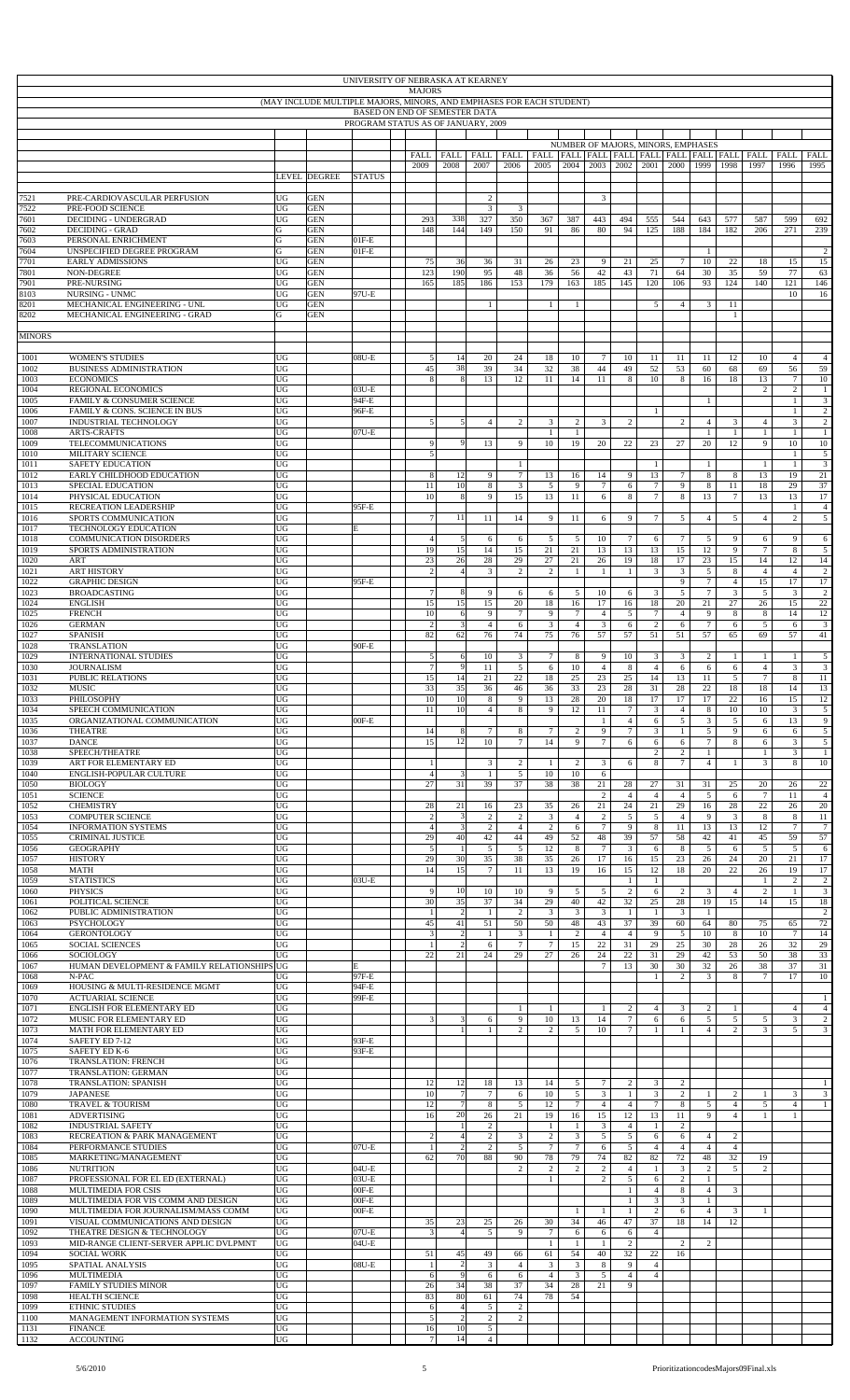|              |                                                                              |                   |                                                                      | UNIVERSITY OF NEBRASKA AT KEARNEY  |                                |                                           |                                  |                     |                    |                                   |                                  |                 |                    |                                    |                       |                     |                                                              |                                |                                |
|--------------|------------------------------------------------------------------------------|-------------------|----------------------------------------------------------------------|------------------------------------|--------------------------------|-------------------------------------------|----------------------------------|---------------------|--------------------|-----------------------------------|----------------------------------|-----------------|--------------------|------------------------------------|-----------------------|---------------------|--------------------------------------------------------------|--------------------------------|--------------------------------|
|              |                                                                              |                   | (MAY INCLUDE MULTIPLE MAJORS, MINORS, AND EMPHASES FOR EACH STUDENT) |                                    | <b>MAJORS</b>                  |                                           |                                  |                     |                    |                                   |                                  |                 |                    |                                    |                       |                     |                                                              |                                |                                |
|              |                                                                              |                   |                                                                      | PROGRAM STATUS AS OF JANUARY, 2009 | BASED ON END OF SEMESTER DATA  |                                           |                                  |                     |                    |                                   |                                  |                 |                    |                                    |                       |                     |                                                              |                                |                                |
|              |                                                                              |                   |                                                                      |                                    |                                |                                           |                                  |                     |                    |                                   |                                  |                 |                    |                                    |                       |                     |                                                              |                                |                                |
|              |                                                                              |                   |                                                                      |                                    | FALL                           | FALL                                      | FALL                             | FALL                |                    |                                   |                                  |                 |                    | NUMBER OF MAJORS, MINORS, EMPHASES |                       |                     | FALL   FALL   FALL   FALL   FALL   FALL   FALL   FALL   FALL | FALL                           | FALL                           |
|              |                                                                              |                   | <b>LEVEL DEGREE</b>                                                  | <b>STATUS</b>                      | 2009                           | 2008                                      | 2007                             | 2006                | 2005               | 2004                              | 2003                             | 2002            | 2001               | 2000                               | 1999                  | 1998                | 1997                                                         | 1996                           | 1995                           |
|              |                                                                              |                   |                                                                      |                                    |                                |                                           |                                  |                     |                    |                                   |                                  |                 |                    |                                    |                       |                     |                                                              |                                |                                |
| 1133<br>1134 | <b>ENTREPRENEURSHIP</b><br><b>INTERNATIONAL BUSINESS</b>                     | UG<br>UG          |                                                                      |                                    | 9<br>$\overline{9}$            | $\overline{c}$<br>3                       |                                  |                     |                    |                                   |                                  |                 |                    |                                    |                       |                     |                                                              |                                |                                |
| 1135         | PUBLIC HEALTH                                                                | UG                |                                                                      |                                    | 38                             | 24                                        |                                  |                     |                    |                                   |                                  |                 |                    |                                    |                       |                     |                                                              |                                |                                |
| 1136<br>1137 | ENVIRONMENTAL SCIENCE<br><b>GEOGRAPHIC INFORMATION SCIENCE</b>               | UG<br>UG          |                                                                      |                                    | $\sqrt{2}$<br>$\sqrt{2}$       |                                           |                                  |                     |                    |                                   |                                  |                 |                    |                                    |                       |                     |                                                              |                                |                                |
| 1138         | WOMEN'S AND GENDER STUDIES                                                   | UG                |                                                                      |                                    | 9                              | $\overline{4}$                            |                                  |                     |                    |                                   |                                  |                 |                    |                                    |                       |                     |                                                              |                                |                                |
|              | ADDITIONAL ENDORSEMENTS                                                      |                   |                                                                      |                                    |                                |                                           |                                  |                     |                    |                                   |                                  |                 |                    |                                    |                       |                     |                                                              |                                |                                |
| 2001         | ADAPTED PHYSICAL EDUCATION                                                   | UG                |                                                                      |                                    |                                | 4 <sup>1</sup><br>$\overline{2}$          | 1                                | $\mathbf{1}$        | $\overline{c}$     | 5                                 | $\overline{c}$                   | 1               | 2                  | 3                                  | $\sqrt{5}$            | 6                   | 6                                                            | $7\phantom{.0}$                | 5                              |
| 2002         | ATHLETIC TRAINING                                                            | UG                |                                                                      |                                    |                                |                                           |                                  |                     |                    |                                   |                                  |                 |                    |                                    |                       | $\mathbf{1}$        | 14                                                           | 10                             | 10                             |
| 2003<br>2004 | <b>BILINGUAL EDUCATION</b><br>DIVERSIFIED OCCUPATIONS 7-12                   | UG<br>UG          |                                                                      | 99F-E<br>E                         |                                |                                           |                                  | $\mathbf{1}$        |                    |                                   |                                  | 1               |                    | 1                                  | -1                    | $\mathbf{1}$        | $\overline{c}$                                               | $\mathbf{1}$<br>$\overline{c}$ | $\overline{4}$                 |
| 2005         | <b>DRIVER EDUCATION 7-12</b>                                                 | UG                |                                                                      |                                    |                                | 1 <sup>1</sup><br>$\mathbf{1}$            |                                  |                     |                    | $\mathbf{1}$                      | $\mathbf{1}$                     | $\mathbf{1}$    |                    |                                    | $\mathbf{1}$          | $\mathbf{3}$        | $\overline{4}$                                               | 6                              | $\overline{4}$                 |
| 2006<br>2007 | GIFTED K-12<br>SPORTS TRAINER 7-12                                           | UG<br>$_{\rm UG}$ |                                                                      | Е                                  |                                |                                           |                                  |                     |                    |                                   |                                  |                 | $\overline{4}$     | $\sqrt{5}$                         | 6                     | 8                   | $\overline{3}$                                               | $\mathbf{3}$                   | 9                              |
| 2008<br>2009 | HOME ECONOMICS RELATED OCCUPATION                                            | UG<br>UG          |                                                                      | 95F-E                              | 92                             | 105                                       | 110                              | 117                 | 115                | 123                               | 139                              | 116             |                    |                                    | $\overline{c}$<br>103 | 103                 |                                                              | 111                            | 99                             |
| 2010         | INTERSCHOLASTIC COACHING 7-12<br>VOCATIONAL SPECIAL NEEDS                    | UG                |                                                                      | $03U-E$                            |                                |                                           |                                  |                     |                    |                                   |                                  |                 | 111                | 111                                | -1                    |                     | 108                                                          |                                | $\mathbf{1}$                   |
| 2011<br>2012 | STRENGTH TRAINING 7-12<br><b>COMPUTER SCIENCE</b>                            | UG<br>UG          |                                                                      | 98F-E                              | $\overline{4}$                 | 2                                         | 3                                | $\mathfrak{Z}$      | 3                  | $\overline{4}$                    | 10                               | 6               | $\overline{c}$     | $\overline{4}$                     | $\overline{4}$        | $\mathbf{1}$        | $\overline{c}$                                               | $\overline{2}$                 | 3                              |
| 2013         | DIVERSIFIED OCCUP/SCHOOL-TO-WORK                                             | UG                |                                                                      | E                                  |                                |                                           |                                  |                     |                    |                                   |                                  | 3               | 5                  | $\mathbf{1}$                       | $\sqrt{2}$            |                     |                                                              |                                |                                |
| 2014<br>2015 | OCCUP FAMILY AND CONSUMER SCIENCE<br>COOPERATIVE EDUCATION-DIVERSIFIED OCCUP | UG<br>$_{\rm UG}$ |                                                                      | E                                  |                                | 3                                         | 3                                | 8                   | $\mathbf{1}$       |                                   |                                  |                 |                    | $\mathbf{1}$                       |                       |                     |                                                              |                                |                                |
|              |                                                                              |                   |                                                                      |                                    |                                |                                           |                                  |                     |                    |                                   |                                  |                 |                    |                                    |                       |                     |                                                              |                                |                                |
|              | <b>EMPHASES (UNDERGRADUATE)</b>                                              |                   |                                                                      |                                    |                                |                                           |                                  |                     |                    |                                   |                                  |                 |                    |                                    |                       |                     |                                                              |                                |                                |
| 3001<br>3002 | <b>ACCOUNTING</b><br><b>FINANCE</b>                                          | UG<br>UG          |                                                                      |                                    | 155<br>81                      | 153<br>83                                 | 149<br>92                        | 158<br>71           | 166<br>77          | 154<br>82                         | 154<br>76                        | 153<br>90       | 168<br>88          | 175<br>79                          | 181<br>94             | 176<br>93           | 226<br>115                                                   | 235<br>118                     | 258<br>92                      |
| 3003         | <b>BUSINESS ADMINISTRATION</b>                                               | UG                |                                                                      | $00F-E$                            |                                |                                           | -1                               |                     | $\overline{4}$     | 8                                 | 14                               | 51              | 98                 | 174                                | 172                   | 63                  | 70                                                           | 98                             | 144                            |
| 3004<br>3005 | HUMAN RESOURCE MANAGEMENT<br><b>MARKETING</b>                                | UG<br>UG          |                                                                      | $00F-E$                            | 92                             | 109                                       | 128                              | 134                 | 126                | 2<br>110                          | 8<br>99                          | 21<br>108       | 41<br>116          | 61<br>122                          | 49<br>128             | 52<br>126           | 58<br>112                                                    | 59<br>122                      | 53<br>119                      |
| 3006         | MANAGEMENT INFORMATION SYSTEMS                                               | UG                |                                                                      |                                    | 20                             | 16                                        | 17                               | 25                  | 30                 | 28                                | 43                               | 52              | 46                 | 53                                 | 48                    | 40                  | 34                                                           | 36                             | 33                             |
| 3007<br>3008 | OFFICE MANAGEMENT<br><b>REAL ESTATE</b>                                      | $_{\rm UG}$<br>UG |                                                                      | $00F-E$<br>$00F-E$                 |                                |                                           |                                  |                     |                    |                                   | 3<br>$\mathbf{1}$                | 6<br>10         | 11<br>20           | 18<br>31                           | 15<br>29              | 11<br>16            | 15<br>27                                                     | 22<br>26                       | 23<br>19                       |
| 3009         | <b>DOMESTIC</b>                                                              | UG                |                                                                      | E                                  |                                |                                           |                                  |                     |                    |                                   |                                  |                 |                    |                                    |                       |                     |                                                              |                                |                                |
| 3010<br>3011 | <b>INTERNATIONAL</b><br>ENVIRONMENTAL HEALTH                                 | UG<br>UG          |                                                                      | E<br>$\mathbf E$                   |                                |                                           |                                  |                     |                    |                                   |                                  |                 |                    |                                    |                       |                     |                                                              | $\mathbf{1}$                   | 5                              |
| 3012<br>3013 | AGRICULTURAL<br><b>ENVIRONMENTAL</b>                                         | UG<br>UG          |                                                                      | E<br>E                             |                                |                                           |                                  |                     |                    |                                   |                                  |                 |                    |                                    |                       |                     |                                                              |                                |                                |
| 3014         | <b>CONSUMER SCIENCE</b>                                                      | $_{\rm UG}$       |                                                                      | 94F-E                              |                                |                                           |                                  |                     |                    |                                   |                                  |                 |                    |                                    |                       |                     |                                                              |                                |                                |
| 3015<br>3016 | APPAREL MARKETING<br>INTERIOR DESIGN MERCHANDISING                           | UG<br>UG          |                                                                      | 96F-E<br>95F-E                     |                                |                                           |                                  |                     |                    |                                   |                                  |                 | $\mathbf{1}$       | $\overline{c}$                     | 1<br>$\mathbf{1}$     | 6<br>$\overline{4}$ | 9<br>9                                                       | 18<br>14                       | 18<br>17                       |
| 3017         | <b>KITCHEN DESIGN</b>                                                        | UG                |                                                                      | 95F-E                              |                                |                                           |                                  |                     |                    |                                   |                                  |                 |                    |                                    | -1                    |                     | 5                                                            | 12                             | 8                              |
| 3018<br>3019 | <b>CONSTRUCTION</b><br>MANUFACTURING                                         | UG<br>UG          |                                                                      | E<br>E                             |                                |                                           |                                  |                     |                    |                                   |                                  |                 | -1                 |                                    |                       |                     |                                                              |                                | $\overline{4}$<br>$\mathbf{1}$ |
| 3020         | <b>WILDLIFE</b>                                                              | UG                |                                                                      | E                                  |                                |                                           |                                  |                     |                    |                                   |                                  |                 |                    |                                    |                       |                     |                                                              |                                |                                |
| 3021<br>3022 | FOOD SERVICE MANAGEMENT<br>MOLECULAR BIOLOGY                                 | UG<br>UG          |                                                                      | 96F-E                              | 20                             | 28                                        | 28                               | 19                  | 17                 | 16                                | 9                                | $\tau$          |                    |                                    |                       | $\mathbf{1}$        |                                                              |                                | 1                              |
| 3023<br>3024 | <b>ACTUARIAL SCIENCE</b><br>MANAGEMENT                                       | UG<br>UG          |                                                                      | Е                                  | 186                            | 214                                       | 255                              | 267                 | 302                | 322                               | 304                              | 218             | 119                | 89                                 | 70                    | 73                  | 100                                                          | 86                             | 68                             |
| 3025         | APPLIED MATHEMATICS                                                          | UG                |                                                                      | E                                  |                                |                                           |                                  |                     |                    |                                   |                                  |                 |                    |                                    |                       |                     |                                                              |                                |                                |
| 3026<br>3027 | FOOD SERVICE MANAGEMENT<br><b>GERIATRIC CARE MANAGEMENT</b>                  | UG<br>UG          |                                                                      | E<br>E                             |                                |                                           |                                  |                     |                    |                                   |                                  |                 |                    |                                    |                       |                     | -1                                                           | 2                              | $\mathbf{1}$                   |
| 3028         | <b>INTERIOR DESIGN</b>                                                       | UG                |                                                                      | 96F-E                              |                                |                                           |                                  |                     |                    |                                   |                                  |                 |                    | 2                                  | 1                     | $\tau$              | 14                                                           | 6                              |                                |
| 3029<br>3030 | <b>MUSIC BUSINESS</b><br><b>GENERAL</b>                                      | UG<br>UG          |                                                                      |                                    | 32<br>21                       | 33<br>26                                  | 34<br>17                         | 30<br>5             | 25<br>2            | 19                                |                                  |                 |                    |                                    |                       |                     |                                                              |                                |                                |
| 3031         | <b>WILDLIFE</b>                                                              | UG                |                                                                      |                                    | 38                             | 24                                        | 27                               | 26                  | 10                 |                                   |                                  |                 |                    |                                    |                       |                     |                                                              |                                |                                |
| 3032<br>3033 | HEALTH SCIENCES<br><b>DRAWING</b>                                            | $_{\rm UG}$<br>UG |                                                                      |                                    | 55<br>$\overline{c}$           | 57                                        | 53<br>$\overline{2}$             | 46                  | 25                 |                                   |                                  |                 |                    |                                    |                       |                     |                                                              |                                |                                |
| 3034<br>3035 | <b>CERAMICS</b><br><b>GLASS</b>                                              | UG<br>UG          |                                                                      |                                    | 1                              | 1                                         |                                  |                     |                    |                                   |                                  |                 |                    |                                    |                       |                     |                                                              |                                |                                |
| 3036         | <b>PAINTING</b>                                                              | UG                |                                                                      |                                    |                                | $\overline{3}$<br>$\overline{2}$          | 1<br>$\mathbf{1}$                | $\mathbf{1}$        |                    |                                   |                                  |                 |                    |                                    |                       |                     |                                                              |                                |                                |
| 3037<br>3038 | PRINTMAKING<br><b>SCULPTURE</b>                                              | UG<br>UG          |                                                                      |                                    |                                | 3 <sup>1</sup><br>$\overline{2}$          | $\mathbf{1}$                     |                     |                    |                                   |                                  |                 |                    |                                    |                       |                     |                                                              |                                |                                |
| 3039         | <b>COMPOSITION</b>                                                           | $_{\rm UG}$       |                                                                      |                                    | $\boldsymbol{2}$               | $\overline{c}$                            |                                  |                     |                    |                                   |                                  |                 |                    |                                    |                       |                     |                                                              |                                |                                |
| 3040<br>3041 | <b>INSTRUMENTAL</b><br>PIANO PERFORMANCE                                     | UG<br>UG          |                                                                      |                                    | $\mathbf{1}$<br>$\overline{c}$ | $\overline{\mathbf{3}}$<br>$\overline{2}$ |                                  |                     |                    |                                   |                                  |                 |                    |                                    |                       |                     |                                                              |                                |                                |
| 3042         | PIANO PERFORMANCE PEDAGOGY                                                   | UG                |                                                                      |                                    |                                |                                           |                                  |                     |                    |                                   |                                  |                 |                    |                                    |                       |                     |                                                              |                                |                                |
| 3043<br>3051 | <b>VOCAL</b><br><b>ECONOMICS</b>                                             | UG<br>UG          |                                                                      |                                    | $\sqrt{2}$<br>$\sqrt{2}$       | 6 <sup>1</sup><br>$\mathbf{1}$            | $\mathbf{1}$                     | $\mathbf{1}$        |                    | $\mathbf{1}$                      |                                  |                 | -1                 |                                    |                       | 2                   |                                                              |                                |                                |
| 3052         | <b>GEOGRAPHY</b>                                                             | UG<br>UG          |                                                                      |                                    | $\overline{9}$<br>$\tau$       | $\overline{2}$<br>14                      | 8<br>12                          | 12                  | 6<br>$\,$ 8 $\,$   | 6<br>10                           | 10<br>11                         | $7\phantom{.0}$ | 8<br>13            | 6<br>11                            | 6<br>9                | 6                   |                                                              |                                |                                |
| 3053<br>3054 | POLITICAL SCIENCE<br><b>PSYCHOLOGY</b>                                       | UG                |                                                                      |                                    | $\sqrt{2}$                     |                                           | $\mathbf{1}$                     | 11<br>3             | 6                  | 5                                 | $\overline{4}$                   | 12<br>2         | $\boldsymbol{2}$   | $\mathbf{1}$                       | 5                     | $\overline{4}$      |                                                              |                                |                                |
| 3055<br>3056 | SOCIOLOGY<br><b>BUSINESS/SALES</b>                                           | UG<br>UG          |                                                                      |                                    | $\sqrt{3}$<br>5                | $\overline{c}$<br>$\overline{4}$          | $\overline{3}$<br>$\overline{4}$ | 3<br>$\overline{4}$ | 5<br>$\tau$        | 8<br>$\tau$                       | 6<br>6                           | 3<br>-1         | 2                  | $\mathbf{1}$                       |                       | 6                   |                                                              |                                |                                |
| 3057         | ENVIRONMENTAL/AGRICULTURE                                                    | UG                |                                                                      | $08U-E$                            |                                |                                           |                                  |                     |                    |                                   |                                  |                 |                    |                                    |                       |                     |                                                              |                                |                                |
| 3058         | <b>BIOCHEMISTRY</b>                                                          | UG                |                                                                      |                                    | $\overline{c}$                 |                                           |                                  |                     |                    |                                   |                                  |                 |                    |                                    |                       |                     |                                                              |                                |                                |
|              | <b>EMPHASES (GRADUATE)</b>                                                   |                   |                                                                      |                                    |                                |                                           |                                  |                     |                    |                                   |                                  |                 |                    |                                    |                       |                     |                                                              |                                |                                |
| 3061         | <b>BUSINESS EDUCATION</b>                                                    | G                 |                                                                      | $00F-E$                            |                                |                                           |                                  |                     |                    |                                   |                                  |                 |                    |                                    | $\mathbf{1}$          |                     |                                                              | -1                             |                                |
| 3062<br>3063 | <b>ECONOMICS</b><br>FAMILY & CONSUMER SCIENCE                                | G<br>G            |                                                                      | $00F-E$<br>$00F-E$                 |                                |                                           |                                  |                     |                    |                                   |                                  |                 |                    |                                    |                       | 1                   |                                                              |                                |                                |
| 3064         | INDUSTRIAL TECHNOLOGY                                                        | G                 |                                                                      | $00F-E$                            |                                |                                           |                                  |                     |                    |                                   |                                  |                 |                    |                                    |                       |                     |                                                              |                                |                                |
| 3065<br>3066 | <b>SAFETY</b><br>VOCATIONAL EDUCATION                                        | G<br>G            |                                                                      | $00F-E$<br>$00F-E$                 |                                |                                           |                                  |                     |                    |                                   |                                  |                 |                    |                                    |                       |                     |                                                              |                                |                                |
| 3067         | VOCATIONAL SPECIAL NEEDS                                                     | G                 |                                                                      | $00F-E$                            |                                |                                           |                                  |                     |                    |                                   |                                  |                 |                    |                                    |                       |                     |                                                              |                                |                                |
| 3068<br>3069 | <b>MBA - ACCOUNTING</b><br>MBA - HUMAN RESOURCES                             | G<br>G            |                                                                      |                                    | 11<br>9                        | 11<br>12                                  | 16<br>12                         | 18<br>8             | 9<br>$\tau$        | $7\phantom{.0}$<br>$\overline{c}$ | $\overline{4}$<br>$\mathfrak{Z}$ | 16<br>-1        | 11<br>$\mathbf{3}$ | $\tau$<br>$\mathbf{1}$             | $\mathbf{1}$          |                     |                                                              |                                |                                |
| 3070         | MBA - INFORMATION SYSTEMS                                                    | G                 |                                                                      |                                    | $\mathbf{1}$                   | 2                                         | 2                                | $\mathbf{3}$        |                    | $\overline{2}$                    | $\mathbf{1}$                     | $\sqrt{5}$      | 5                  |                                    |                       |                     |                                                              |                                |                                |
| 3071<br>3072 | <b>MBA - TAILORED OPTION</b><br><b>AGRICULTURE</b>                           | G<br>G            |                                                                      | $00F-E$                            | $\sqrt{3}$                     | 12                                        | 10                               | 13                  | 15                 | 17                                | 21                               | 14              | 22                 | 22                                 | 19                    |                     |                                                              |                                |                                |
| 3073<br>3080 | MARKETING EDUCATION<br><b>MA - LITERATURE ENGLISH</b>                        | G<br>G            |                                                                      | $00F-E$                            | $\overline{4}$                 | 3                                         |                                  |                     | 9                  | 10                                |                                  | 2               | $\overline{c}$     |                                    |                       |                     |                                                              |                                |                                |
| 3081         | <b>MA - CREATIVE WRITING ENGLISH</b>                                         | G                 |                                                                      |                                    | 9                              | $7\overline{}$                            | 6<br>6                           | 6<br>5              | $\sqrt{6}$         | 6                                 | 5<br>10                          | $\tau$          | 5                  |                                    |                       |                     |                                                              |                                |                                |
| 3082<br>3083 | MASTER TEACHER/PE - PEDAGOGY<br>MASTER TEACHER/PE - SPECIAL POPULATIONS      | G<br>G            |                                                                      |                                    | $\overline{4}$<br>1            | $\overline{\mathbf{3}}$                   | 6                                | 12<br>$\mathbf{1}$  | 12<br>$\mathbf{1}$ | 6                                 | $\tau$                           | 3               |                    |                                    |                       |                     |                                                              |                                |                                |
| 3084         | <b>GIFTED</b>                                                                | G                 |                                                                      |                                    | 11                             | 11                                        | 8                                | 8                   | 6                  | 3                                 | $\overline{c}$                   |                 |                    |                                    |                       |                     |                                                              |                                |                                |
| 3085<br>3086 | EARLY CHILDHOOD SPECIAL EDUC<br>ADVANCED PRACTITIONER                        | G<br>G            |                                                                      | Е                                  | 23                             | 24                                        | 15                               | 13                  | 16                 | $\tau$                            | 6                                |                 |                    |                                    |                       |                     |                                                              |                                |                                |
| 3087         | MILD/MODERATE K-6                                                            | G                 |                                                                      | E                                  | 1                              | 3                                         | $\overline{4}$                   | 10                  | 10                 | 6                                 | $\overline{c}$                   |                 |                    |                                    |                       |                     |                                                              |                                |                                |
| 3088         | MILD/MODERATE                                                                | G                 |                                                                      |                                    | 23                             | 10                                        | $\overline{4}$                   |                     |                    |                                   |                                  |                 |                    |                                    |                       |                     |                                                              |                                |                                |
| 3091         | <b>CONCENTRATIONS (GRADUATE)</b><br>INSTRUCTIONAL TECHNOLOGY                 | G                 |                                                                      |                                    | 45                             | 41                                        | 34                               | 40                  | 40                 | 29                                | 27                               | 24              | 27                 | 17                                 | $\overline{4}$        |                     |                                                              |                                |                                |
| 3092         | MULTIMEDIA DEVELOPMENT                                                       | G                 |                                                                      | $08U-E$                            |                                | $5\vert$<br>14                            | 11                               | 13                  | $\tau$             | $7\phantom{.0}$                   | 6                                | 3               | $\mathbf{1}$       | $\mathbf{1}$                       | $\mathbf{1}$          |                     |                                                              |                                |                                |
| 3093         | EDUCATIONAL MEDIA                                                            | G                 |                                                                      | $07U-E$                            |                                | 7 <sup>1</sup><br>16                      | 28                               | 25                  | 27                 | 26                                | 16                               | 9               | 5 <sup>5</sup>     | $\overline{4}$                     | $\mathbf{1}$          |                     |                                                              |                                |                                |